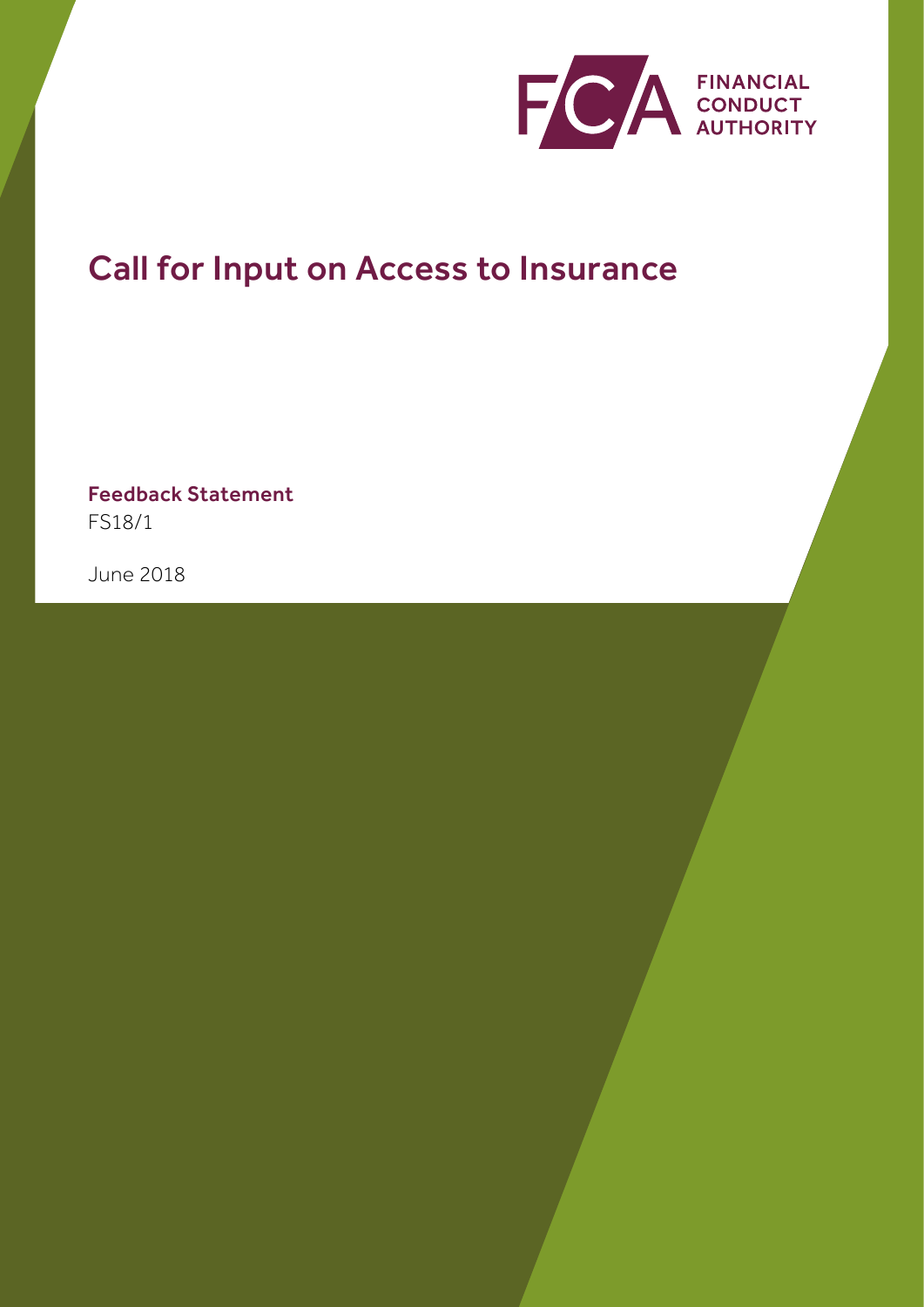## **Contents**

| Overview                                               | 3  |
|--------------------------------------------------------|----|
| The personal experiences of consumers                  | 6  |
| Feedback and themes                                    | 8  |
| Next steps                                             | 15 |
| <b>Annex 1</b><br>List of non-confidential respondents | 21 |
| <b>Annex 2</b><br>Abbreviations used in this paper     | 23 |
|                                                        |    |

 $\mathbf{i}$ 

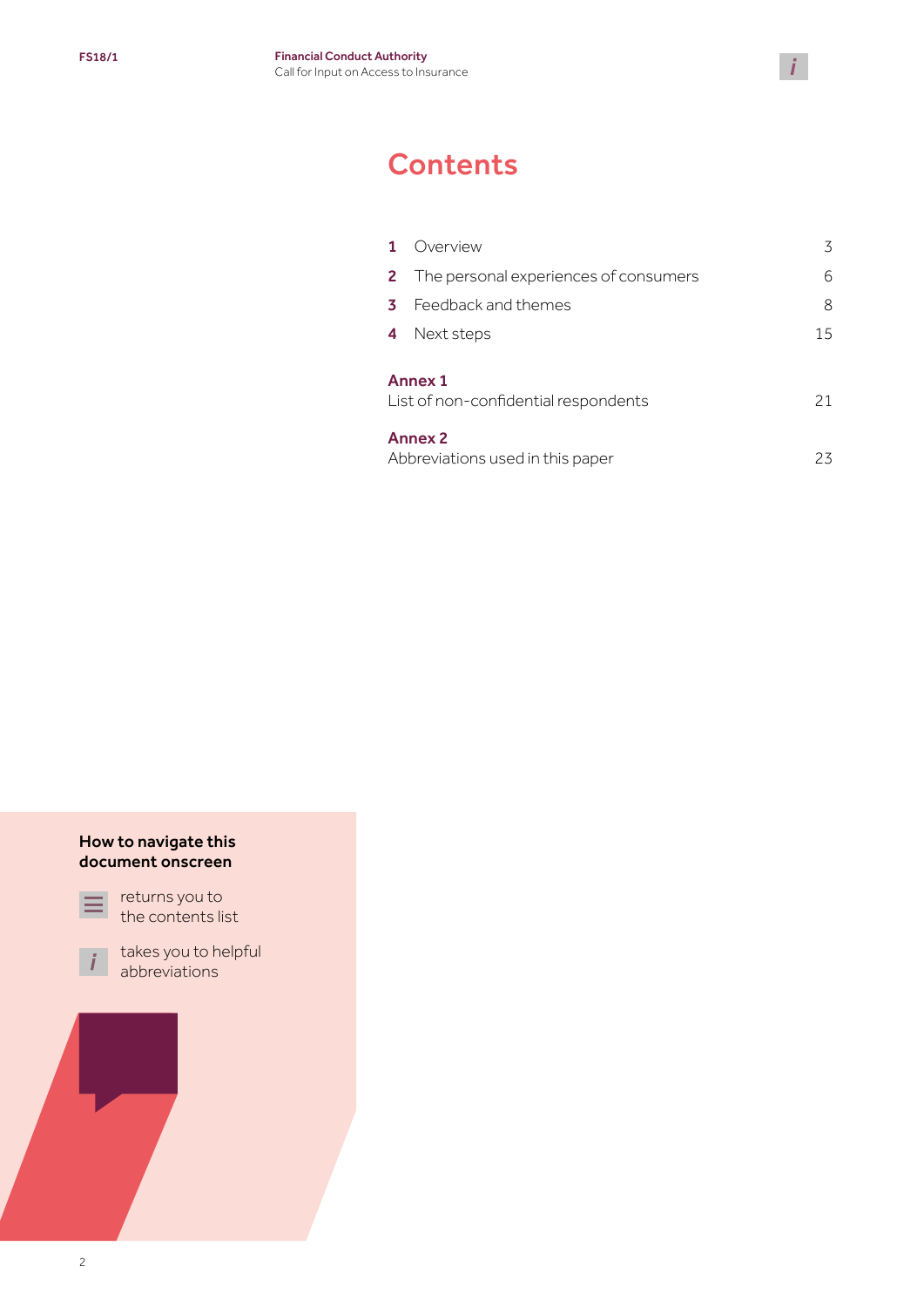## <span id="page-2-0"></span>1 Overview

*'While not necessarily vulnerable, some consumers can find that they are inadvertently excluded from participating in financial services due to their specific characteristics or circumstances, or that firms actively do not wish to service them due to the perceived risk that they represent. When a consumer faces barriers accessing financial services this undermines their ability to take responsibility for their own financial security, which in turn potentially damages their longer-term wellbeing'.* 

*Our Future Approach to Consumers (2017)*

### Introduction

- **1.1** We have heard concerns about people with pre-existing medical conditions (PEMCs) obtaining affordable travel insurance. These concerns arose in our previous work on vulnerability and access (in particular our Occasional Papers on [Access](https://www.fca.org.uk/publications/occasional-papers/occasional-paper-no-17-access-financial-services-uk) and [Vulnerability\)](https://www.fca.org.uk/publications/occasional-papers/occasional-paper-no-8-consumer-vulnerability).
- 1.2 We issued a Call for Input (CfI) in June 2017 to gather more evidence and decide how best to address these issues in order to bring about a positive outcome for consumers. We focused in particular on those consumers with, or recovering from, cancer. We expected that our findings would be mirrored for other PEMCs and other protection products.
- 1.3 We received a high level of interest with 64 written responses from large insurers, trade bodies, specialist providers and consumer organisations. The most notable response was from individual consumers, with many taking the time to write to us about their personal experiences. We thank those people for writing to us and for providing valuable insight into the difficulties some consumers are experiencing in getting travel insurance.
- **1.4** The responses have informed our views on this issue and what further action we believe is needed. This report provides a summary of the key themes from the responses, engagement and roundtables, and outlines the next steps. We believe these, if implemented effectively, will be of real significant benefit to consumers.

### Who this is relevant to

1.5 This paper will be of interest both to people who have or have had cancer or other PEMCs, and to consumer organisations that represent them.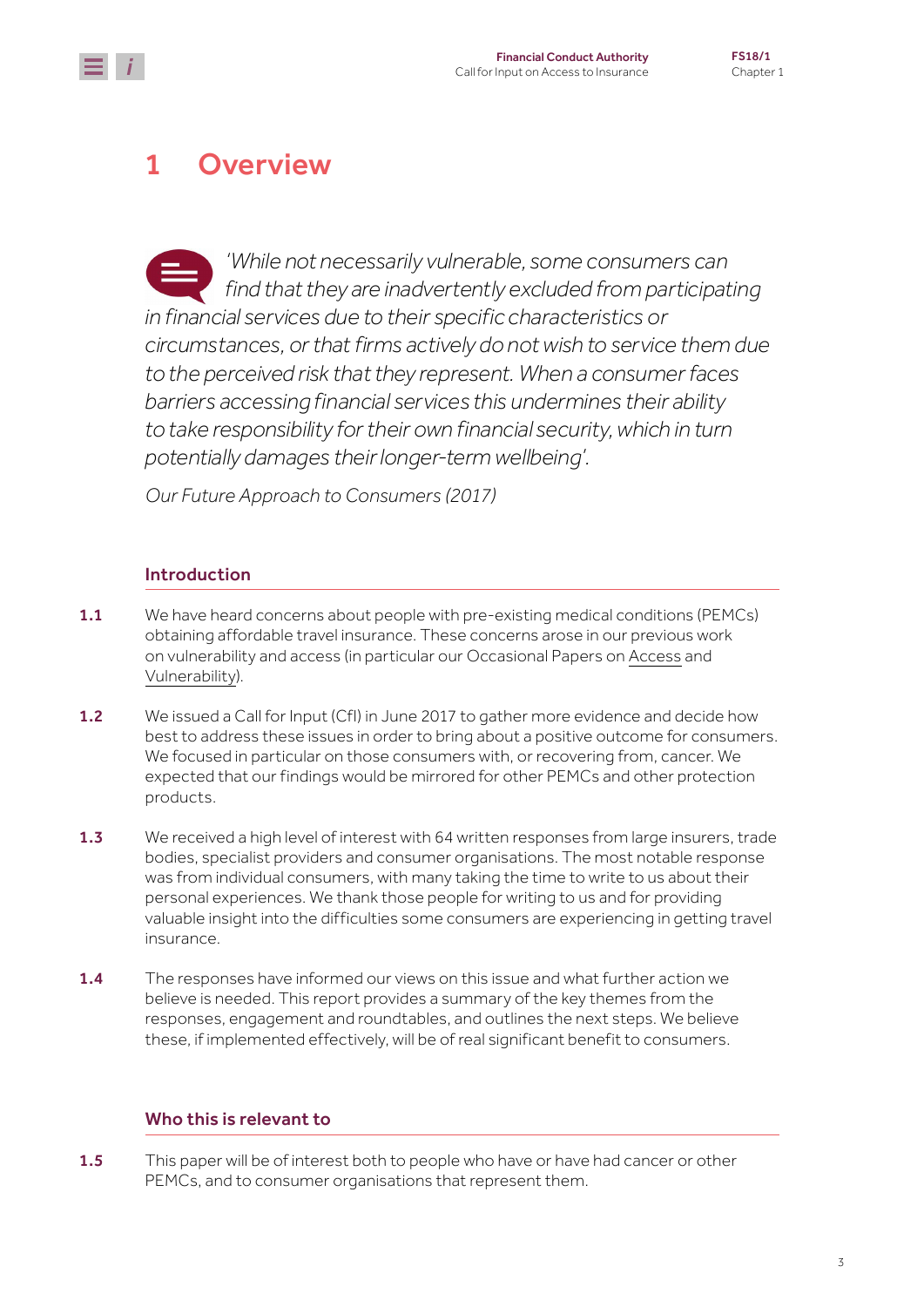

- 1.6 It will also be of interest to:
	- insurers that provide travel insurance, either directly or through intermediaries
	- **intermediaries**
	- trade bodies representing travel insurance providers

#### Key points

- 1.7 Most stakeholders accepted that it could be difficult for consumers who have, or have had, cancer to find affordable travel insurance. There were differing views as to why this is the case. There are a number of complexities, for instance, to assessing the various risk factors in combination with ever-evolving medical screening tools.
- 1.8 The responses showed that the travel insurance market appears to be segmented between mainstream and specialist providers. Mainstream providers had a limited appetite to insure more serious medical conditions. Specialist providers were prepared to insure consumers with these conditions even with terminal diagnoses. There were also responses that highlighted premiums quoted by these specialist providers were usually, in some cases with more granular medical risk assessments, lower than the mainstream providers. Consumers often were unaware of the lower premiums offered by specialist providers.
- 1.9 The responses to our CfI questions raised three main interrelated themes in relation to why this was happening:



**Pricing** – there is a lack of transparency around how premiums are calculated and the risk factors that drive quotes. This makes it difficult for consumers to understand whether the quote is a true reflection of their condition.

Signposting – the lack of high quality information on options available to consumers after they receive a high quote or have been refused cover. This can, incorrectly, cause consumers to assume that they are uninsurable.

Consumer understanding – the general lack of understanding reported by both consumers and firms around insurance terminology and the risk factors that are considered by providers when calculating the premium. The lack of consumer awareness about their options and difficulties in finding competitive insurance that is appropriate for their medical condition.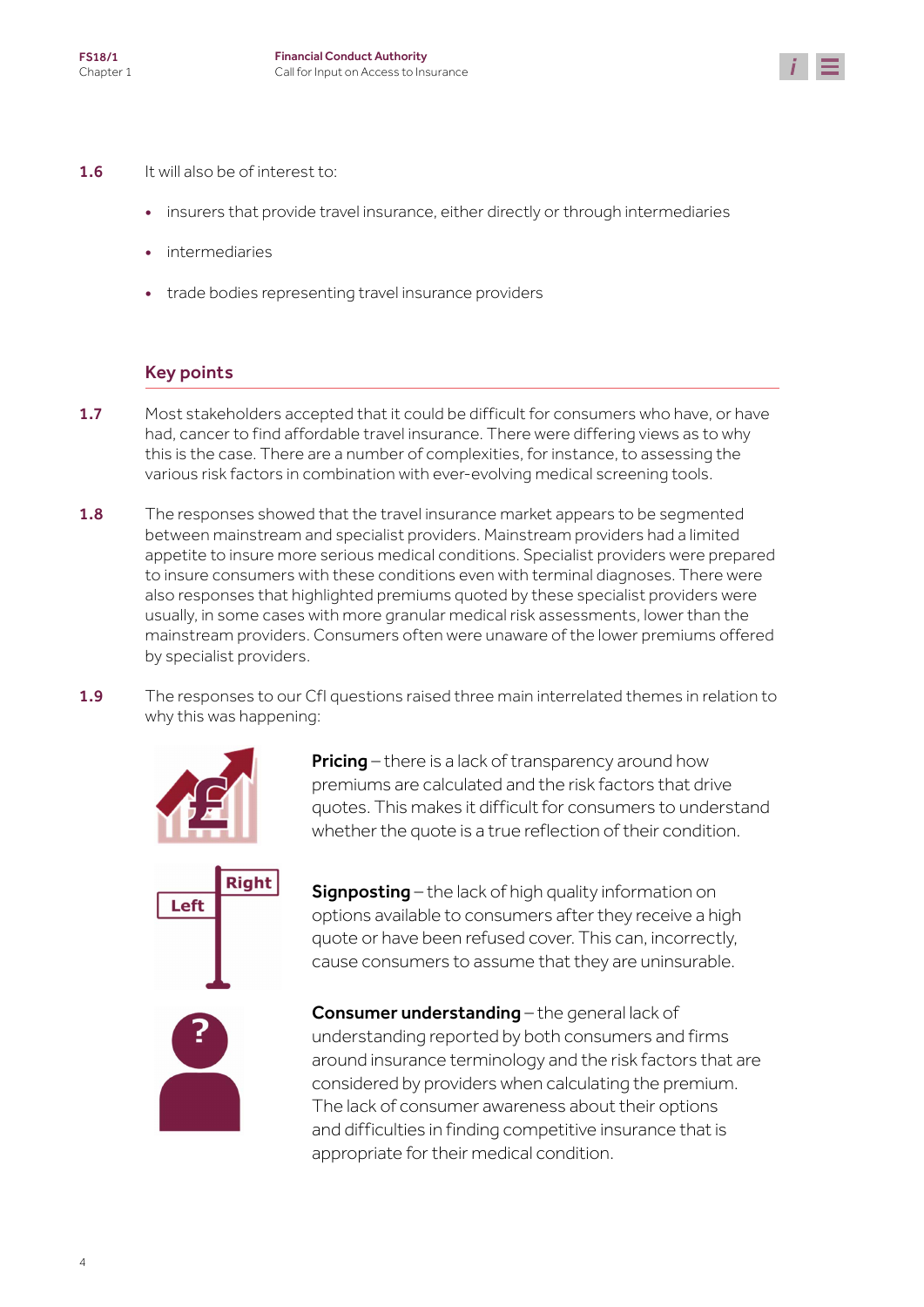

- **1.10** We are following up on these 3 main themes, and are proposing actions that we believe will result in genuinely meaningful change for these consumers. We will be holding industry stakeholder roundtables to encourage industry-led signposting reforms. Our aim is to help consumers with more serious PEMCs to find specialist travel insurance providers. This signposting service will also provide links to coordinated consumer education/information. We believe this will improve product awareness in this market, so that consumers can make more informed choices. We will continue work on pricing practices in retail general insurance. We will publish more details of the scope of this work shortly. We plan to feed the findings of the CfI work into the debate part of this work. This will help us assess whether we need to act to ensure future insurance pricing practices support a market that works well for its consumers.
- **1.11** We provide more details on the further work we will be pursing in the 'Next Steps' section. Below we highlight the main actions for the travel insurance industry and the areas we cover in this paper:

#### Actions

- We are directing the industry to implement a new signposting service with input from consumer organisations
- We set out what we consider to be the most important characteristics for this signposting service
- We will assemble stakeholders to find the best means of improving the provision of consumer information in this market

#### Reminders

- We highlight that providers should consider the needs of their consumers
- We remind firms that they should be aware of all their obligations under the Equality Act
- We refer to FCA requirements to provide timely information to consumers so they can make an informed decision
- We highlight firms' responsibilities to write terms clearly and transparently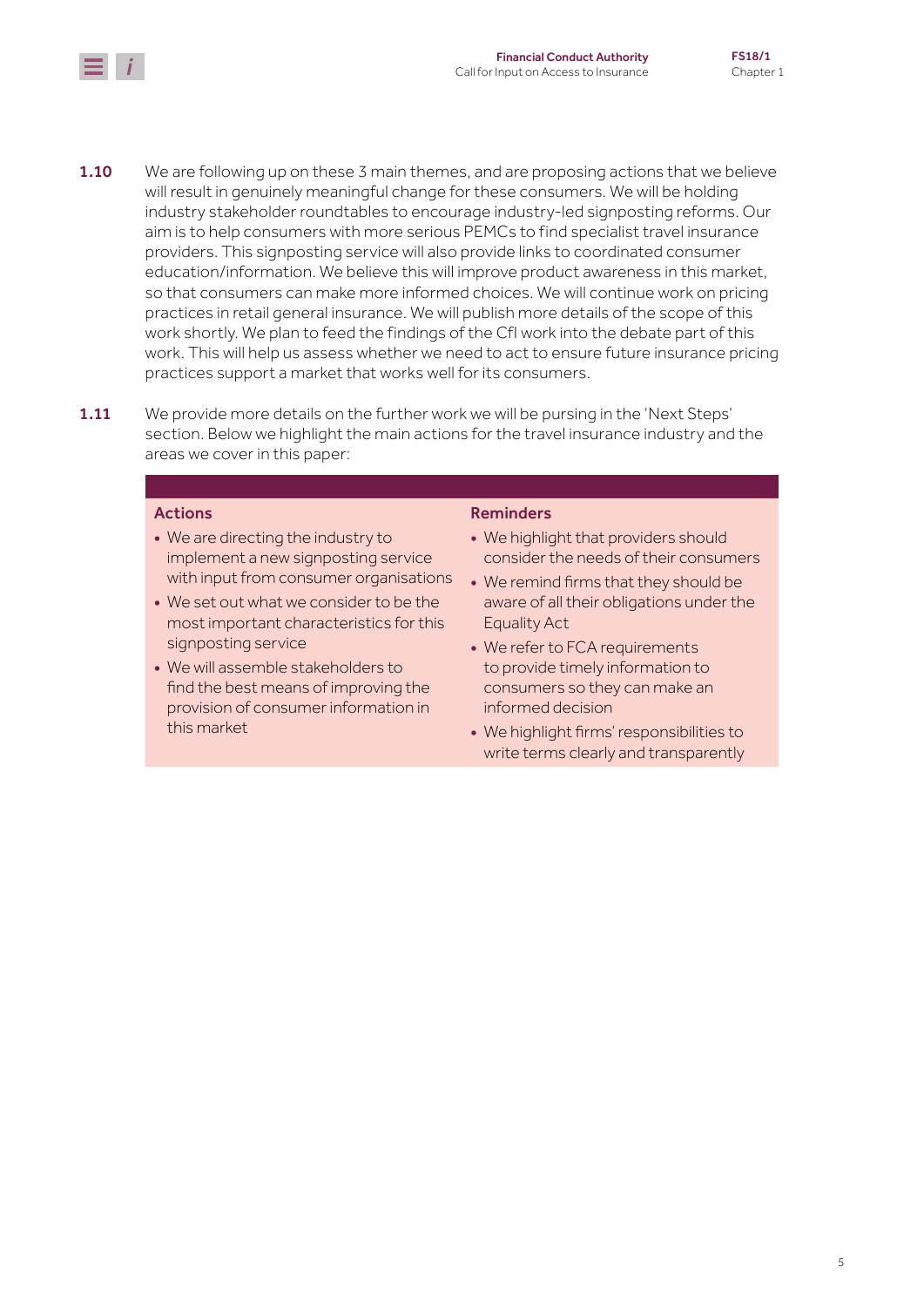

## <span id="page-5-0"></span>2 The personal experiences of consumers

'Once you had declared a medical condition they have a standard format of questions, the same for each insurer, which didn't take in to account the current general fitness and well-being of the applicant... Once you answered 'yes' as to whether your condition was terminal, they refused to go any further.'

### *Consumer respondent*

- 2.1 A total of 21 consumers responded to our CfI. These personal experiences were extremely valuable and we appreciate that providing an account of these often very challenging situations must be difficult.
- 2.2 Our [Financial Lives Survey](https://www.fca.org.uk/publication/research/financial-lives-survey-2017.pdf) 2017 found that 24% of all UK adults have a physical or mental health condition(s) lasting 12 months or more. Not all this group will find it hard to get travel insurance. But there are still a significant number of consumers who might not be able to find an affordable quote or get cover.
- 2.3 Many consumers described feeling discriminated against by insurers because of their condition.
- 2.4 Some were confused and frustrated by how someone else with a similar medical condition, got travel insurance, whilst they were unable to buy cover.
- 2.5 Many consumers also felt the questions asked were often not relevant to their condition or set arbitrary criteria. For example, they were asked if they had 'attended a hospital or clinic as an out-patient or in-patient in the last two years.' They argued that their answers to these questions did not necessarily mean that they presented a higher risk to the insurer.
- 2.6 There was a gap expressed by consumers between the medical consultants' advice stating they were medically fit to travel and the insurers' risk assessment. Many consumers would describe their cancer as being completely under control through medication. In their view they should not be seen as an unnecessarily higher risk to insurers.
- 2.7 These issues can result in what can often be a lengthy, distressing search for consumers, during a period of vulnerability.
- 2.8 We have received responses from charities that the questions consumers often face can be 'intrusive'. By this they often mean having to answer seemingly unnecessary or irrelevant questions about their health. These are felt to be sometimes handled bluntly and insensitively by frontline staff.
- 2.9 Providers should be considerate of the needs of their consumers and be empathetic in their responses. We highlighted in ['Our Future Approach to Consumers'](https://www.fca.org.uk/publication/corporate/our-future-approach-consumers.pdf#page=8) that 'we… expect [firms] to exercise extra care where consumers may be vulnerable.' We provided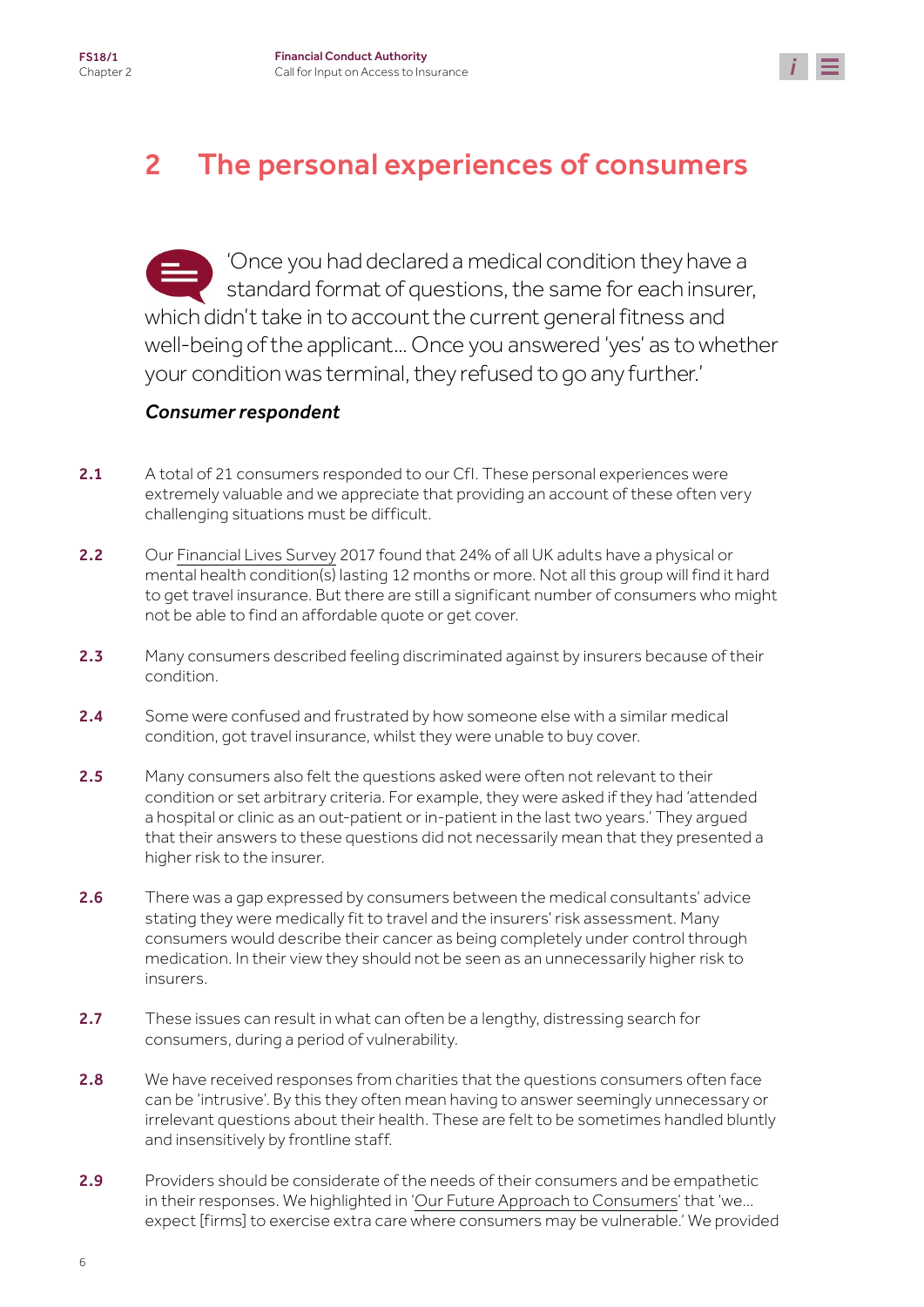

several practical tips in our [Practitioners' Pack](https://www.fca.org.uk/publication/occasional-papers/occasional-paper-8-practitioners-pack.pdf) to assist in beginning to address the needs of consumers in vulnerable circumstances.

#### Consumer story 1

I am an 'otherwise' healthy 58 year old woman in full-time employment. I am physically active and generally do not take any sickness leave from work. I have annual medical checks.

I had skin cancer diagnosed 6 and a 1/2 years ago. I underwent an initial operation to remove an irregular and very small – we are talking 2mm across - 'freckle', which was then confirmed as cancerous.

A second operation followed within 5 weeks to remove a greater area and depth of skin, which was confirmed as cancer-free. I then returned to the specialist for regular check-ups over a 5 year period and was determined as cancer-free in December 2015. This treatment was provided by the NHS.

I had the equivalent to 2 weeks maximum off work in total following the first and second operations.

Since December 2015, I have attempted to gain travel insurance by declaring the condition, but have not had any quotes returned to me from various on-line sites. I have thereby left my insurance with my bank as part of the account add-on, but realise that it would not give me cover relating to my pre-existing medical condition.

I am confident that I will not 'relapse', and if I was to find any further troublesome freckles, I would have these checked out via a GP recommendation and not during a trip abroad. If I required any further treatment, this would not lead to me cancelling any planned holiday or travel arrangements.

#### Consumer story 2

This is my own personal history where I have had low grade bladder cancer for the last 5 and half years. It has cost me dearly in travel insurance costs eg American trip for 6 days cost me £450. Yet I have no ongoing treatment requirements just regular check-ups every 6 months with the last 3 being clear. If a small growth is found I have an operation to have it removed with the last operation April 2016 and that is it.

I do not understand why I am charged very high premiums every time I travel abroad as my cancer history does not necessitate any medication or treatment and has no impact on my daily life.

My horror would be at a time of need for any emergency medical treatment (nothing to do with my cancer) to find that I do not have a quality insurer to make any claim run smoothly.

My other query would be how long I have to disclose my cancer history? I really need an underwriter who would actually 'underwrite' rather than me just have to lump it and accept the high cost of travel insurance as a further issue with my cancer history.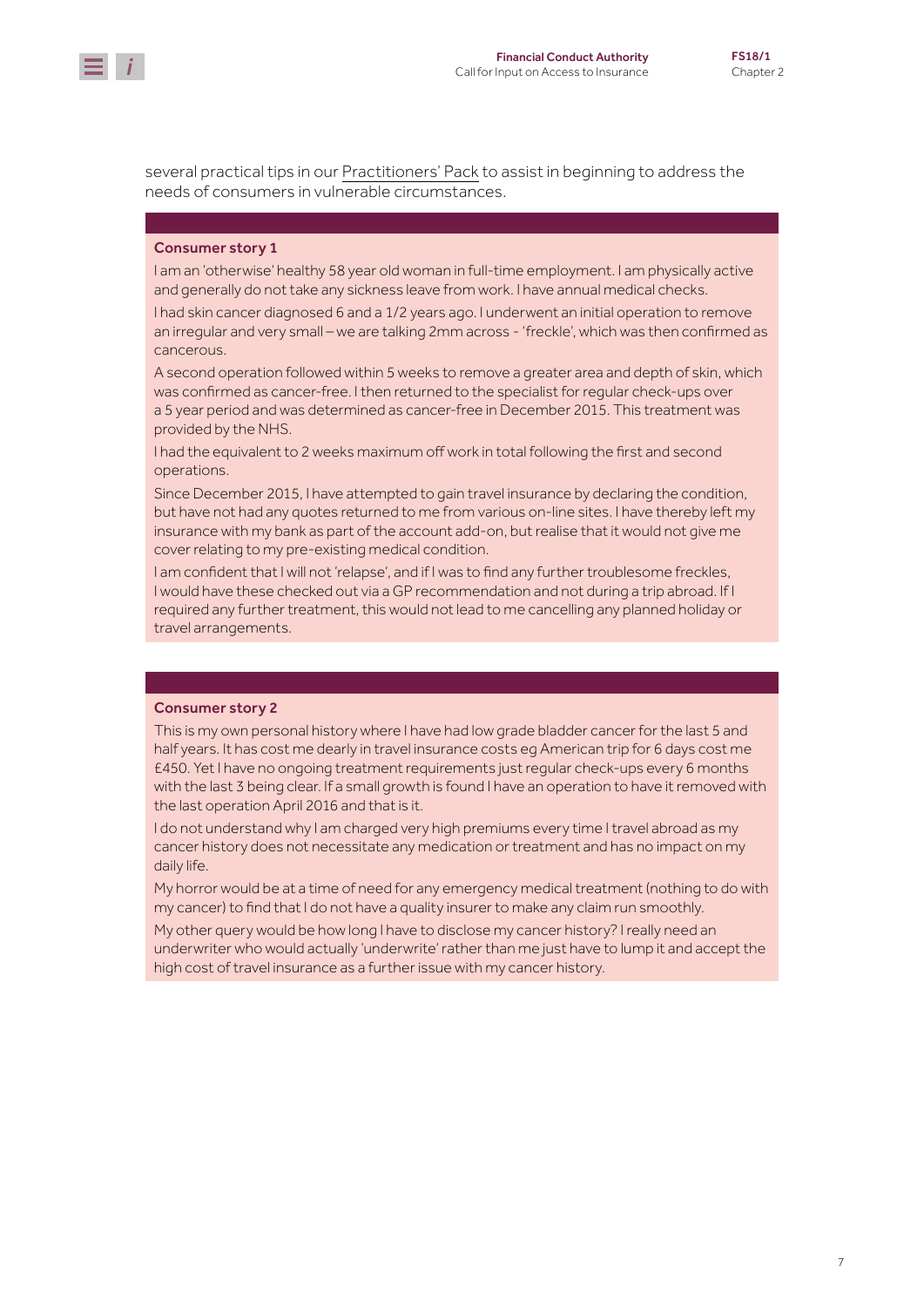

## <span id="page-7-0"></span>3 Feedback and themes



'Financial services need to be able to adapt to the changing circumstances that real life throws at people'.

### *Our Future Approach to Consumers (2017)*

- 3.1 To understand the key challenges in this area, we asked a total of 19 questions on issues ranging from medical screening processes to how firms demonstrate compliance with the Equality Act 2010.
- **3.2** These were designed to help us understand in particular:
	- the challenges consumers who have, or have had, cancer face in accessing the travel insurance market and in finding suitable travel insurance
	- the issues in providing travel insurance for consumers who have, or have had, cancer
- 3.3 Responses to the CfI, including feedback from individual meetings and roundtables, tended to fall into three main themes:

### Pricing

- 3.4 Consumer groups and charities suggested that there were 'excessively high premiums' and a 'significant variation in pricing' between mainstream and specialist providers. This posed a significant risk to vulnerable consumers. Firms felt they used medical screening tools within their pricing 'to reflect the potential increased medical risk presented by consumers with a medical history'. Their view was that a 'very small number of individuals [will be] out of scope of a firm's risk appetite.'
- 3.5 Cancer is a complex area to underwrite. Consumers feel there is inadequate transparency about how premiums are calculated and the way risk factors into insurers' decision making. There is a lack of consistency in insurers' assumptions around terms like 'remission' and what it means to be 'cancer free'. This can create a lack of consistency for consumers, making it harder for them to compare quotes.
- **3.6** There is also variation in the medical screening tools used by some mainstream and specialist firms to assess the risk of each PEMC. Verisk (previously known as Healix) is used by approximately 71% of the firms that responded to our CfI (17 out of 24 firms). Two use Protectif, two others use TAMIS/MAGENTA, and two offer a bespoke oneto-one medical screening service. One firm bypasses the medical screening tool and accepts 'fit to travel' notes from GPs instead. This is what the industry originally used before medical screening tools were introduced.
- 3.7 Several responses highlighted that the development of Verisk has enabled insurers to assess risk more accurately. This has allowed them to provide cover for a larger proportion of consumers using the travel insurance market. Other responses suggested that this does not yet provide a sufficiently granular assessment of risk for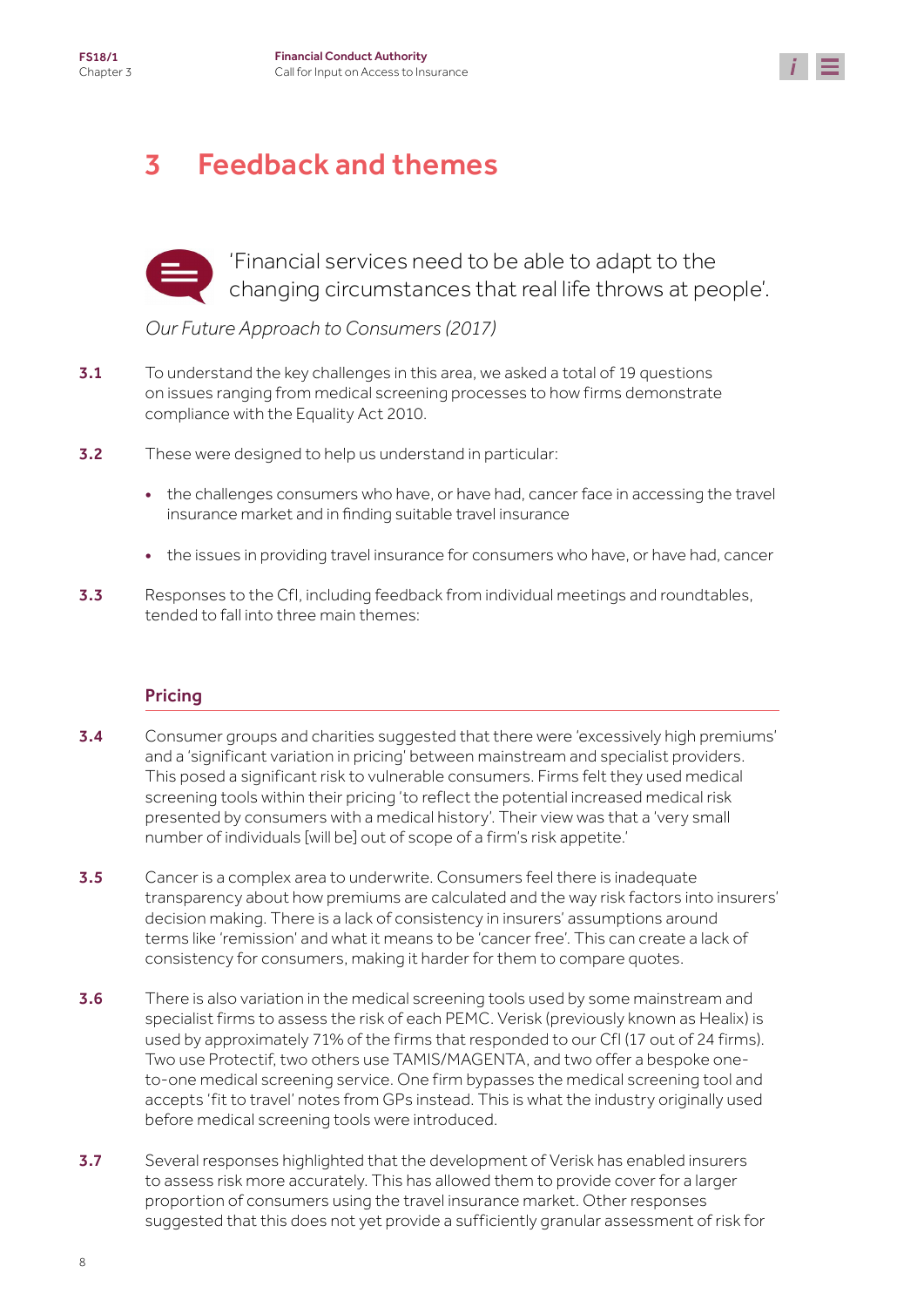

those with more serious conditions. Some consumers could also fall outside of the routine question sets used during the screening process.

- 3.8 Others respondents felt that a bespoke screening tool would be better for the most serious medical conditions. These are often offered by specialist and by some mainstream providers. They felt standard medical screening was sometimes not appropriate for their needs. Respondents felt there was a lack of distinction made between medical or repatriation risk and cancellation risk. We understand that some screening tools already offer the ability to supply cover that excludes cancellation. Verisk will be offering this in the next version of their tool.
- 3.9 There was felt to be a lack of transparency in pricing for the assessment of medical screening tools of different PEMCs. This may not be necessarily risk-reflective of the consumer's illness. Some respondents highlighted a lack of transparency in how providers assess the consumer's medical risk combined with other risks (eg destination and duration of trip). They felt it was unclear how this affects the premium they offer (if indeed they decide to offer cover at all).
- 3.10 As well as medical risk there are a number of other risk factors that contribute towards the quoted premium:
	- destination
	- age
	- duration
	- cover levels & excess
	- cancellation risk (i.e. the likelihood of the consumer cancelling their holiday)
	- post code
	- number of people to be insured
	- departure month
- **3.11** Some respondents raised the transparency of Insurance Premium Tax (IPT). They questioned why consumers with PEMCs, who are generally quoted higher premiums than other consumers, are still required to pay an extra 20% in tax. Respondents explained that this seemed like an unnecessary financial burden on higher risk consumers. They felt there should an exemption for consumers with certain PEMCs. This is an issue not within our remit so we have provided this feedback directly to HM Treasury, who set IPT.

#### Equality Act and pricing

3.12 We asked providers to explain how their pricing systems and practices complied with their obligations under the Equality Act 2010. The Equality Act makes it unlawful for firms to discriminate against people who have (or had) a disability (including cancer). There is an exception allowed from one of the requirements where the discrimination is objectively justifiable, and the information being relied upon to justify it is from a source on which it is reasonable to rely and also that it is reasonable to do that.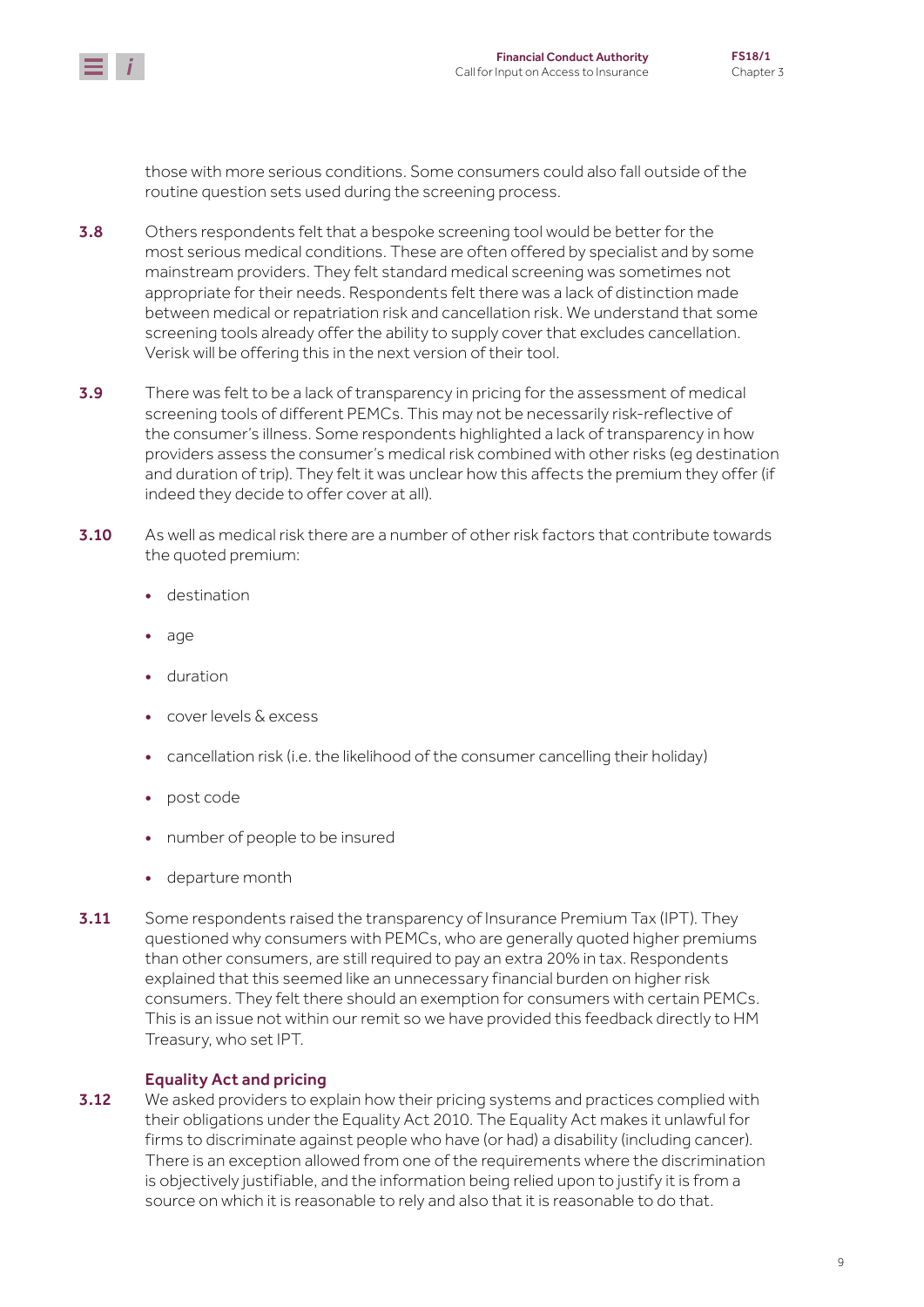

- **3.13** There were differing responses from providers on how they were complying with the Equality Act. Most explained that they generally avoided discrimination by using the same process for all medical conditions. They based decisions on the risk that a condition presents, rather than the condition itself. They also provide equal opportunities to undergo a medical screening.
- **3.14** Some providers explained that they used regularly updated medical screening tools to assess the risk and then produce a premium. They considered this to be reasonable given that claims data and medical research indicate higher risk to certain PEMCs. They therefore considered it was reasonable to charge higher premiums or to choose not to insure certain risks.
- **3.15** We did not ask providers to send us the supporting evidence for their explanations. Most providers were aware of their obligations under the Equality Act, the disability exception for insurance and what the relevant tests are. Firms must know all of their obligations under the Equality Act, including indirect discrimination and making reasonable adjustments. We feel firms could examine whether their approach is reasonable in the circumstances. They could consider the possibility of indirect discrimination in their processes and make reasonable adjustments to avoid this. If we believe that firms are not applying the above tests correctly we will work with the Equalities Commission, and conduct further investigations. We believe that firms would not be meeting our obligations, including the Principles for Business, in not complying with the Equality Act.
- **3.16** Several respondents highlighted that there was broad read-across to other protection insurance. There were concerns about unfair high premiums and about how consumers with PEMCs were treated when attempting to buy critical illness and income protection. These respondents contended that those consumers who sat outside of the standard risk profile were not being treated fairly. Some consumers were not able to find cover and those that did were offered it at an inflated price. Consumer journeys would be very different when attempting to obtain products such as critical illness and income protection, as opposed to travel insurance, with the former more likely to be advised sales. In this case the consumer would be less likely to be searching for the product themselves.
- **3.17** We discuss how we intend to address these areas of read-across to other protection products in our 'Next Steps' section.

### **Signposting**

- **3.18** Specialist providers exist in the market. For example, approximately 100 British Insurance Brokers' Association (BIBA) brokers advise that they can place travel insurance for specialist cancer cases (either directly or through another broker). However, consumers can face complicated and frustrating journeys trying to find them. There is no obvious single source of trusted information available about specialist providers or where to go to find them. Consumers therefore can face significant challenges navigating the market. We refer to ways to help consumers navigate the market as 'signposting'.
- 3.19 Some respondents provided positive feedback regarding existing signposting services, such as the BIBA's 'Find a Broker Service'. This service identifies brokers that may be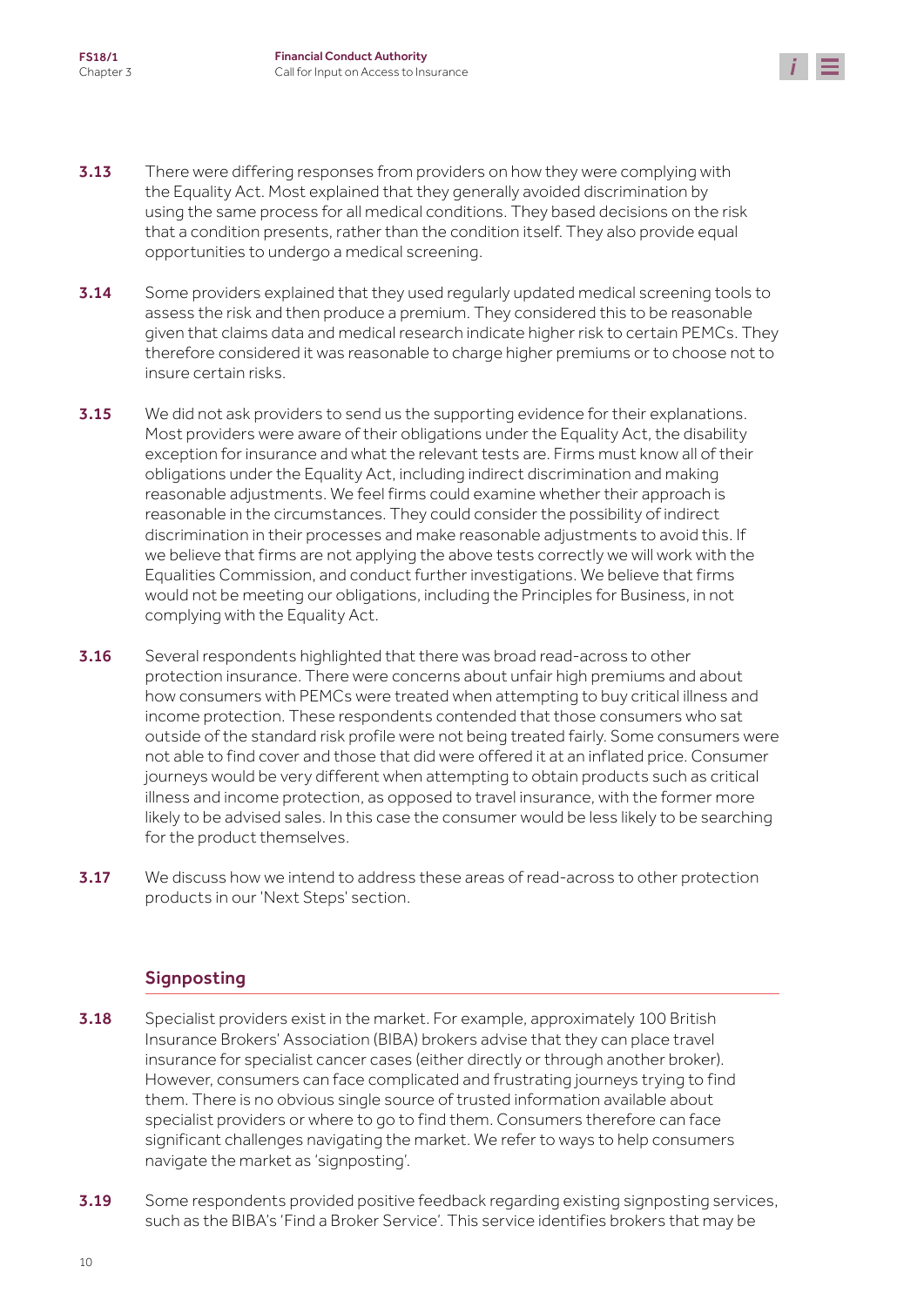

suitable for consumers who are struggling to obtain various types of insurance. Many respondents explained that BIBA's service was helping consumers to know where to look in the market. They also highlighted the voluntary agreement between BIBA, the Association of British Insurers (ABI) and the Government. This covers access to insurance for older consumers. Some respondents have suggested that this agreement should be extended to include PEMCs.

- **3.20** However, several respondents explained this current signposting does not adequately separate specialist from general travel insurers. They also believe consumer awareness of these signposting services is relatively low. The consumer journey can be varied when initially attempting to take out travel insurance. They often try charities, the Money Advice Service (MAS), price comparison websites (PCWs), BIBA, the ABI, packaged bank accounts, directly with an insurer or broker – with this variation there can be inconsistency with signposting. We also found signposting to specialists was worse using PCWs. The PCWs are not members of the ABI or BIBA and do not always signpost services for consumers struggling to obtain travel insurance.
- **3.21** Our Financial Lives Survey found that 76% of respondents<sup>1</sup> used a PCW when comparing different single trip travel insurance from different providers. It is clear that this is an extremely popular consumer route to obtain travel insurance.
- 3.22 Some respondents highlighted that outcomes or feedback from the signposting or referral process were not consistently monitored. They felt this should be done more effectively so that lists of insurers can be updated. Respondents considered that insurers should be removed from the signposting list if consumers with PEMCs have been referred to them, and then find they do not offer specialist cover.
- 3.23 Some raised the lack of effective signposting from charities. They highlighted that many charities chose not to signpost through fear of reputational risk to their organisation. Several firms suggested that charities should take a more proactive approach to signposting. Others felt that charities have limited resource and that these signposting lists would need constant reviewing to keep them up to date.
- **3.24** Signposting was also mentioned as a benefit for consumers who were quoted a disproportionately high premium compared to a similar person without a PEMC. Some respondents felt consumers may accept a significantly higher quote from a mainstream provider because they were unware, through a lack of signposting, that specialist provision could supply more affordable offer of cover.
- 3.25 Several firms suggested that regulation should allow signposting to be provided, without the firm having to follow FCA requirements for advised sales. We consider it possible to have effective signposting without the firms concerned giving regulated advice.

### Consumer understanding

**3.26** Respondents highlighted a number of areas where consumer understanding was low. One of these is understanding how additional risk factors (eg destination and duration of the consumer's holiday) are considered in combination with the medical

<sup>1</sup> Who had taken out, renewed or switched less than 3 years ago and who had shopped around for their single trip travel insurance.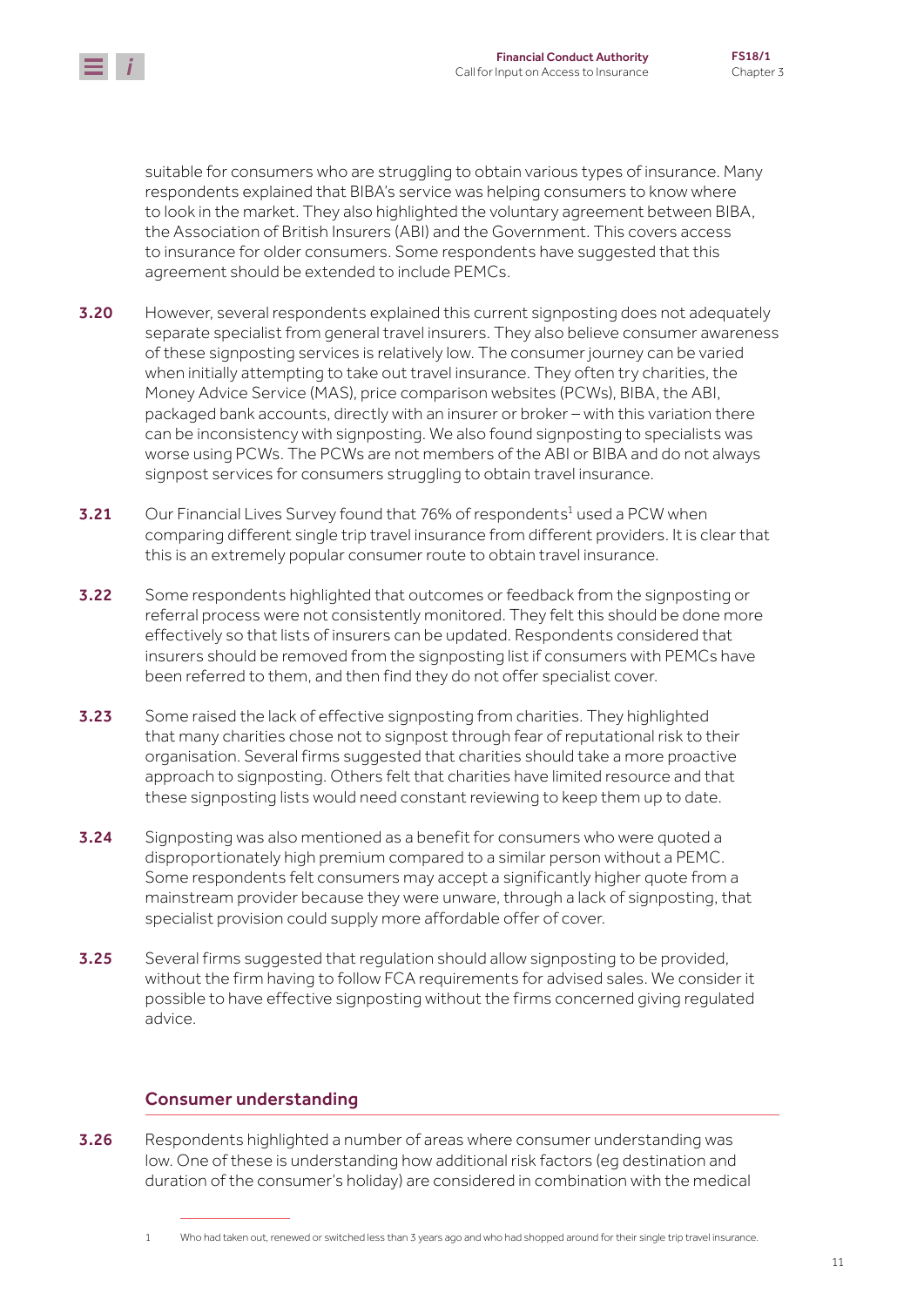

risk score for PEMCs to produce an overall risk assessment. In Figure 1 we highlight a number of areas where increased consumer knowledge would contribute to a better understanding of travel insurance.

- 3.27 Other areas of low consumer understanding were:
	- awareness of the cost of medical treatment abroad (particularly in countries such as USA where it is expensive)
	- the consequences of under or non-disclosure
	- how to interpret 'fit to travel' notes
	- European Health Insurance Cards (EHIC) and what they cover

#### *Figure 1: Consumer understanding and education*



**3.28** One respondent suggested that the FCA should test consumers' ability to understand exclusions. If it finds that consumers do not understand the information presented to them, then the FCA should experiment with different ways in which firms could present information. The FCA is continuing its work regarding [Smarter Consumer](https://www.fca.org.uk/publications/discussion-papers/smarter-consumer-communications-further-step-journey)  [Communications.](https://www.fca.org.uk/publications/discussion-papers/smarter-consumer-communications-further-step-journey) This work provides examples of effective communications approaches that firms are taking. It also encourages the industry to work together to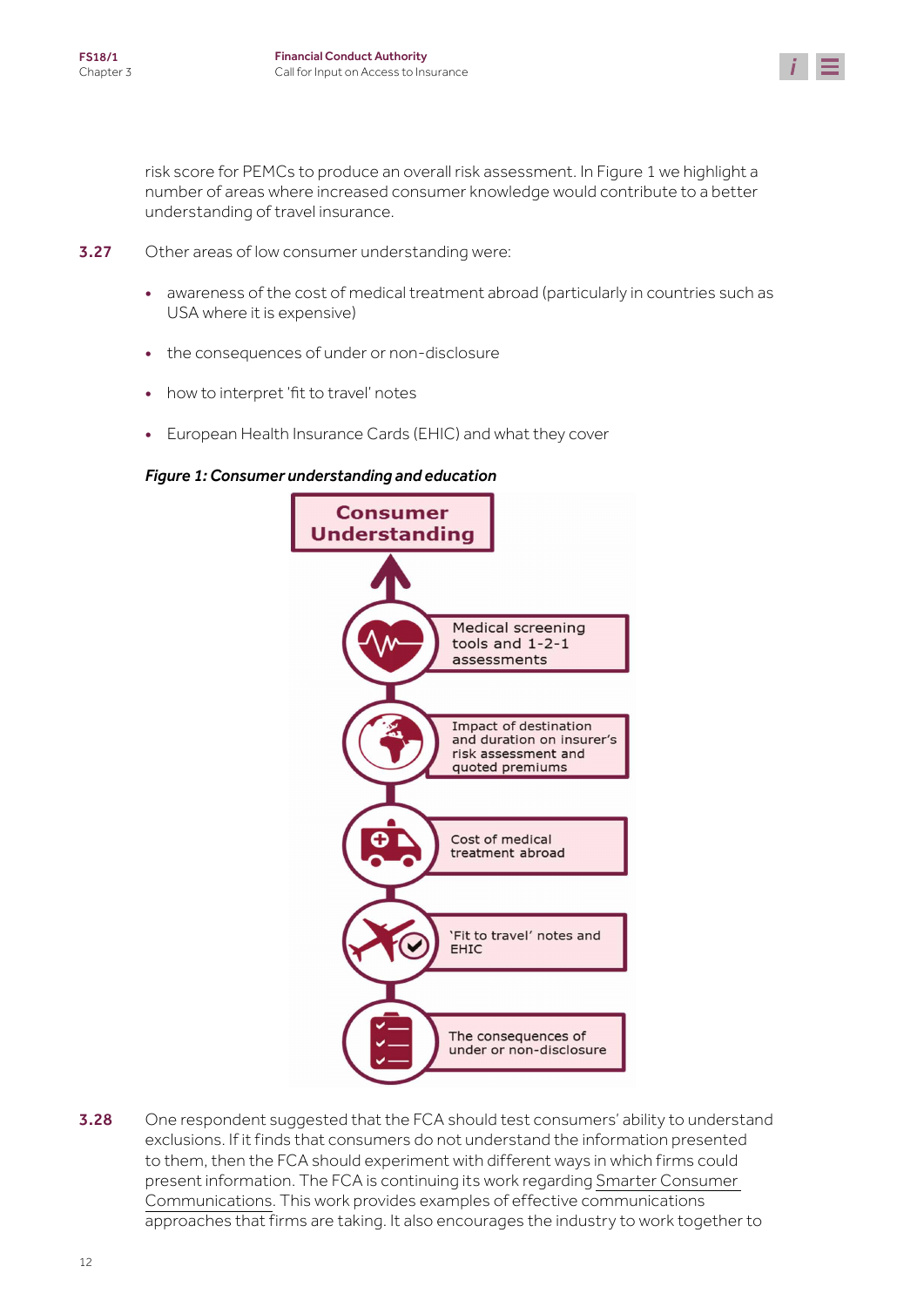

develop consistent terminology and reduce the use of complex language and jargon in the general insurance sector.

- 3.29 There were some specific suggestions in the responses to the CfI to improve consumer understanding of exclusions. These included highlighting exclusions at the start of policy documents, and writing policy documents in plainer language. Other suggestions included providing examples of claims that would be excluded (which are tailored to the condition being disclosed). Respondents suggested greater clarity on the exclusions of travel insurance as part of a packaged bank account, and encouragement to read policy documents. We believe these are all sensible suggestions for firms to consider adopting in their delivery of consumer information.
- **3.30** Firms must ensure that their terms are written clearly and are not unfair under the Consumer Rights Act 2015 (CRA). Specifically, that terms need to be sufficiently transparent. We have powers under the CRA, as well as under the Financial Services and Markets Act 2000 (FSMA). If we can achieve the same level of consumer protection, we may act under FSMA instead of under the CRA. Firms also have an obligation to act fairly, through our Principles for Businesses. In particular Principles 6 and 7 will be relevant here.
- **3.31** The FCA's webpages on [unfair contract terms](https://www.fca.org.uk/firms/unfair-contract-terms) contain content to help firms consider the fairness of their consumer contracts. We draw firms' attention to the recommendation on our website that firms regularly review their contract terms for fairness and transparency. The Competition and Markets Authority, which takes a leading role in the regulation of unfair terms, has published detailed [guidance](https://www.gov.uk/government/uploads/system/uploads/attachment_data/file/450440/Unfair_Terms_Main_Guidance.pdf) for all firms in all sectors.
- 3.32 We also remind firms that FCA rules in the Insurance: Conduct of Business sourcebook (ICOBS) require them to provide appropriate and timely information to consumers. This is to allow consumers to make an informed decision when buying general insurance products. $^2$  We highlighted the potential for consumer harm from firms failing to meet the requirement in our '[General Insurance Add-Ons Market Study –](https://www.fca.org.uk/publication/policy/policy-statement-15-22-general-insurance-add-ons.pdf#page=49)  [Remedies'](https://www.fca.org.uk/publication/policy/policy-statement-15-22-general-insurance-add-ons.pdf#page=49) under our information provision remedy. If firms do not comply with these requirements we will consider taking action.
- 3.33 Respondents also provided more general suggestions for improving consumer understanding, which were:
	- more extensive consumer education to be provided by charities, the FCA, The Financial Ombudsman Service and MAS
	- that the wording used in policies is outdated and no longer relevant the FCA should work to simplify point of sale information
	- increase GPs' understanding of the complexities of travel insurance
	- more prominent information on the cost of medical claims abroad
	- improve awareness of the 'value' of a travel insurance product (ie that it can help you avoid large medical costs abroad)

<sup>2</sup> ICOBS 6.1.5R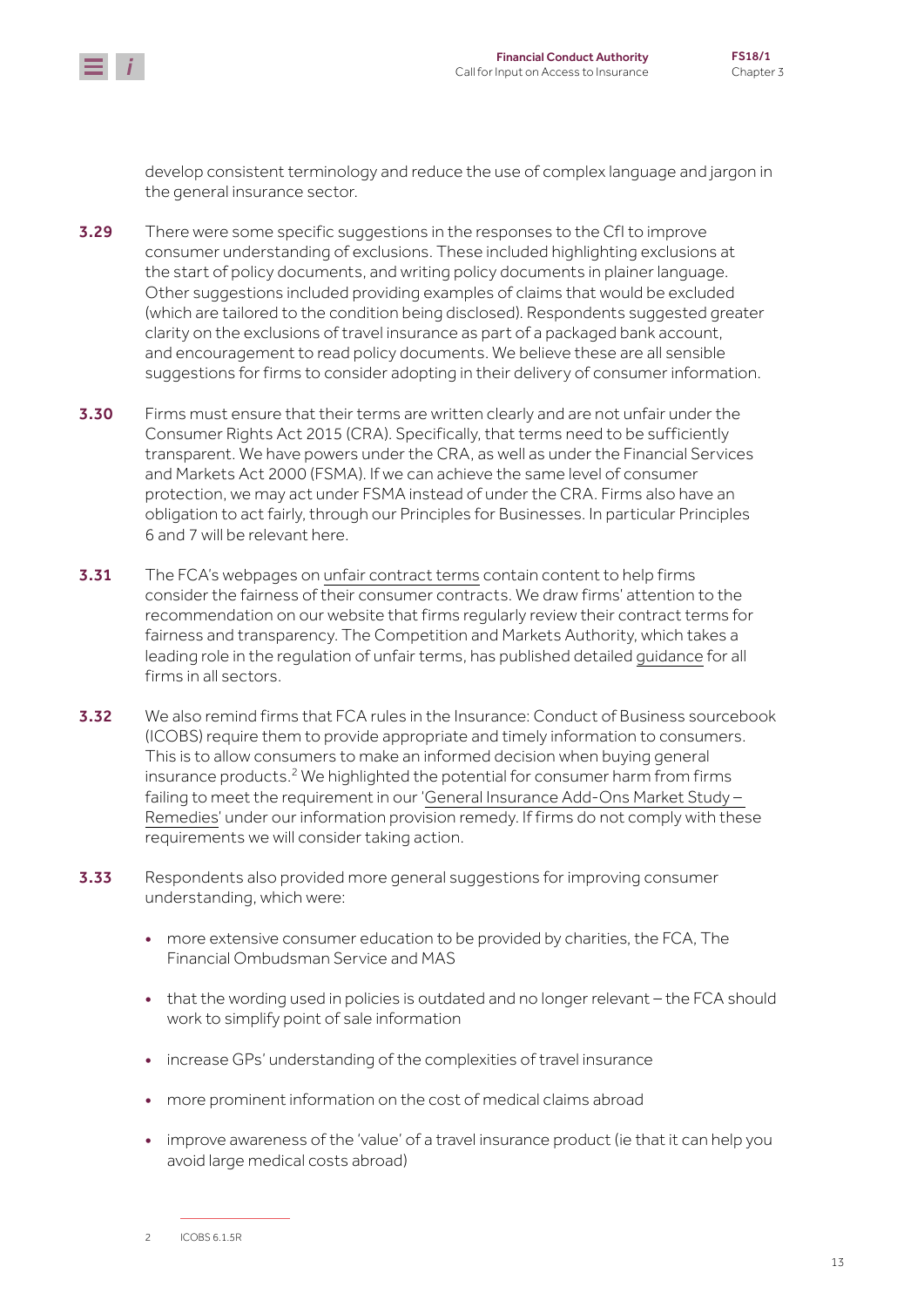

- the importance of keeping medical screening up-to-date (especially via insurance provided through packaged bank accounts)
- the use of the EHIC, specifically that it needs to be renewed
- **3.34** The perceived 'value' of travel insurance was raised by firms in their responses. They suggested that consumers mistakenly related the value of travel insurance to the cost of their holiday, and not the potential medical expenses cost of falling ill whilst travelling.
- 3.35 Some respondents highlighted a lack of understanding of what cover the EHIC provides, and that it needs to be renewed. For example, the EHIC does not cover consumers for the cost of medical treatment on a cruise ship holiday. Consumers will only be covered for the cost of ['state-provided healthcare that is medically necessary](https://www.gov.uk/government/uploads/system/uploads/attachment_data/file/519532/EHIC-Leaflet-Final-artwork6_11.01.2016.pdf)  [before \[their\] planned date of return](https://www.gov.uk/government/uploads/system/uploads/attachment_data/file/519532/EHIC-Leaflet-Final-artwork6_11.01.2016.pdf).' Brexit negotiations regarding the EHIC are still ongoing and if agreement cannot be reached the ABI have suggested that this could gradually increase travel insurance premiums by 20%. This could have a particularly detrimental impact on consumers with PEMCs, who already face high premiums.
- 3.36 Some respondents suggested running targeted consumer awareness campaigns to improve the understanding of travel insurance. We note that several organisations have improved the content on their travel insurance webpages already. The Foreign and Commonwealth Office (FCO) launched a campaign about travel insurance. The campaign encouraged particular age groups (18 to 24 and over 55s) to 'think about the importance of travel insurance', using the hashtag #TravelAware and [webpage.](http://www.gov.uk/guidance/foreign-travel-insurance) Firms, such as Travel Insurance Facilities Plc have launched similar consumer awareness initiatives; theirs is called '[Travel Insurance Explained](https://www.travelinsuranceexplained.co.uk/)'. This aims to improve consumer understanding in this area. We mention in our 'Next Steps' section how these campaigns can be used and potentially be more integrated in the consumer buying process for travel insurance.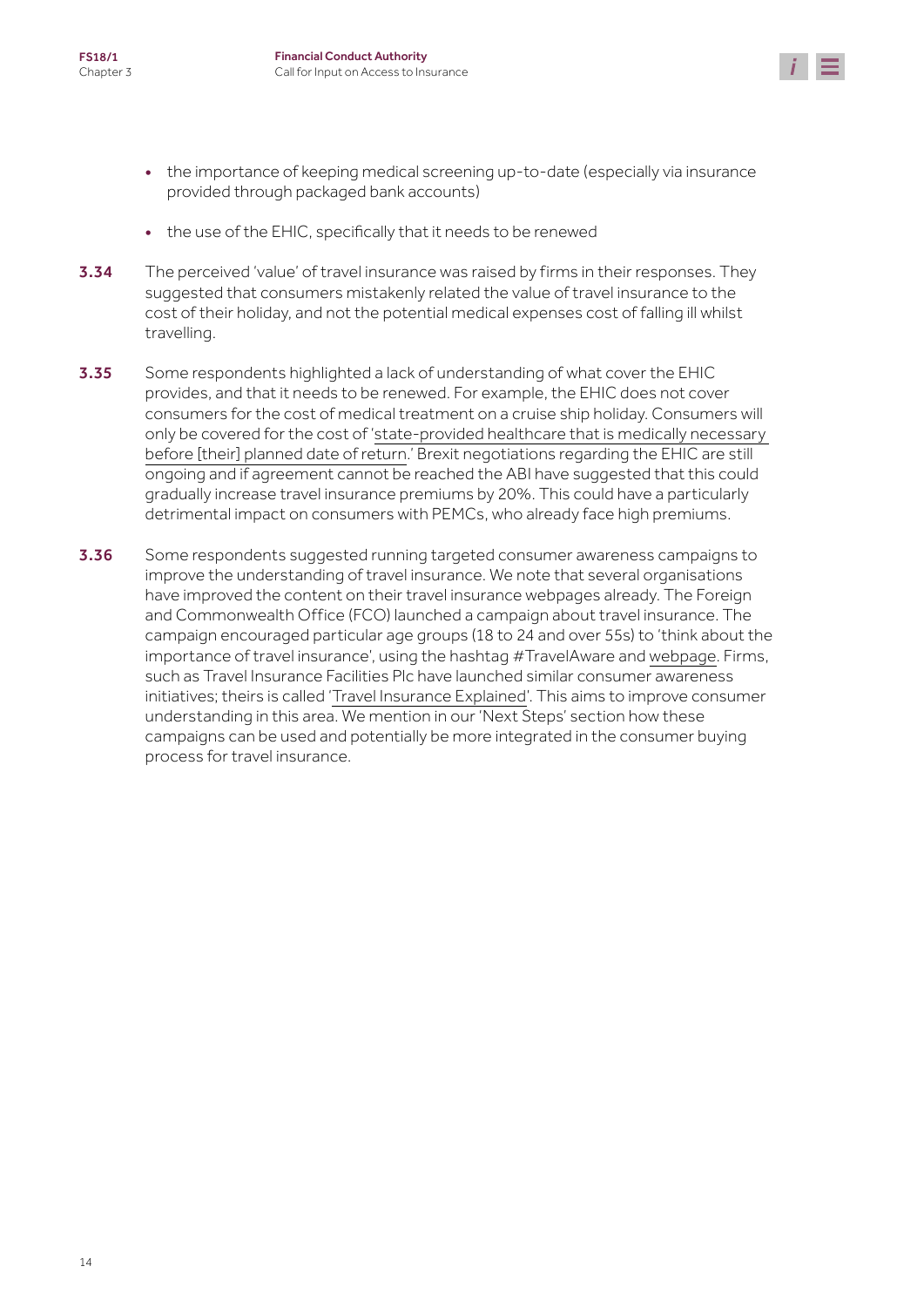## <span id="page-14-0"></span>4 Next steps

4.1 We are taking action on each of the main themes, as outlined below, and believe we can produce real positive change for consumers in this market as a result.

### Pricing action

4.2 The FCA has announced in our Business Plan 2018/19 that we will continue work on pricing practices in retail general insurance, the scope of which will be published in due course. We plan to feed the findings of the CfI work into the debate part of this work, which will focus on assessing whether we need to act to ensure future insurance pricing practices support a market that works well for its consumers. We consider this work will lead to some real long-term positive outcomes across the market for general insurance.

### Signposting action

- 4.3 More specifically in the travel insurance market we are convinced that better signposting would have a positive impact, greatly improving consumers' ability to get affordable cover. There are specialist providers doing more granular medical risk assessments with more experience dealing with consumers with particular PEMCs. They provide largely more affordable cover for those with more specialist risks. The principal problem is that consumers find it difficult to access the specialist market. Therefore we have decided to instigate a reform of the current signposting arrangements in this sector.
- 4.4 Specialist providers are at present crowded out of the advertising market, unable to compete with the high-cost and high-visibility campaigns of mainstream providers.
- **4.5** As a result, consumers with specialist needs usually make first contact with a mainstream provider who may not be able to meet their needs. These consumers may never discover the offers available from potentially more suitable and more affordable specialist providers.
- **4.6** To rectify this we will convene a series of roundtable meetings with key industry stakeholders, with the intention of creating a new signposting service. This will redirect consumers to specialist providers quickly and seamlessly from all insurance providers and distributors (including direct providers, PCWs, brokers, and travel agent intermediaries).
- 4.7 We will initially pilot this in the travel insurance market. Following the pilot we will analyse the results and consider whether it could include other types of general insurance.
- 4.8 This approach will strike the appropriate balance between using formal regulatory interventions and our convening power. Our 'TechSprint' events have been a good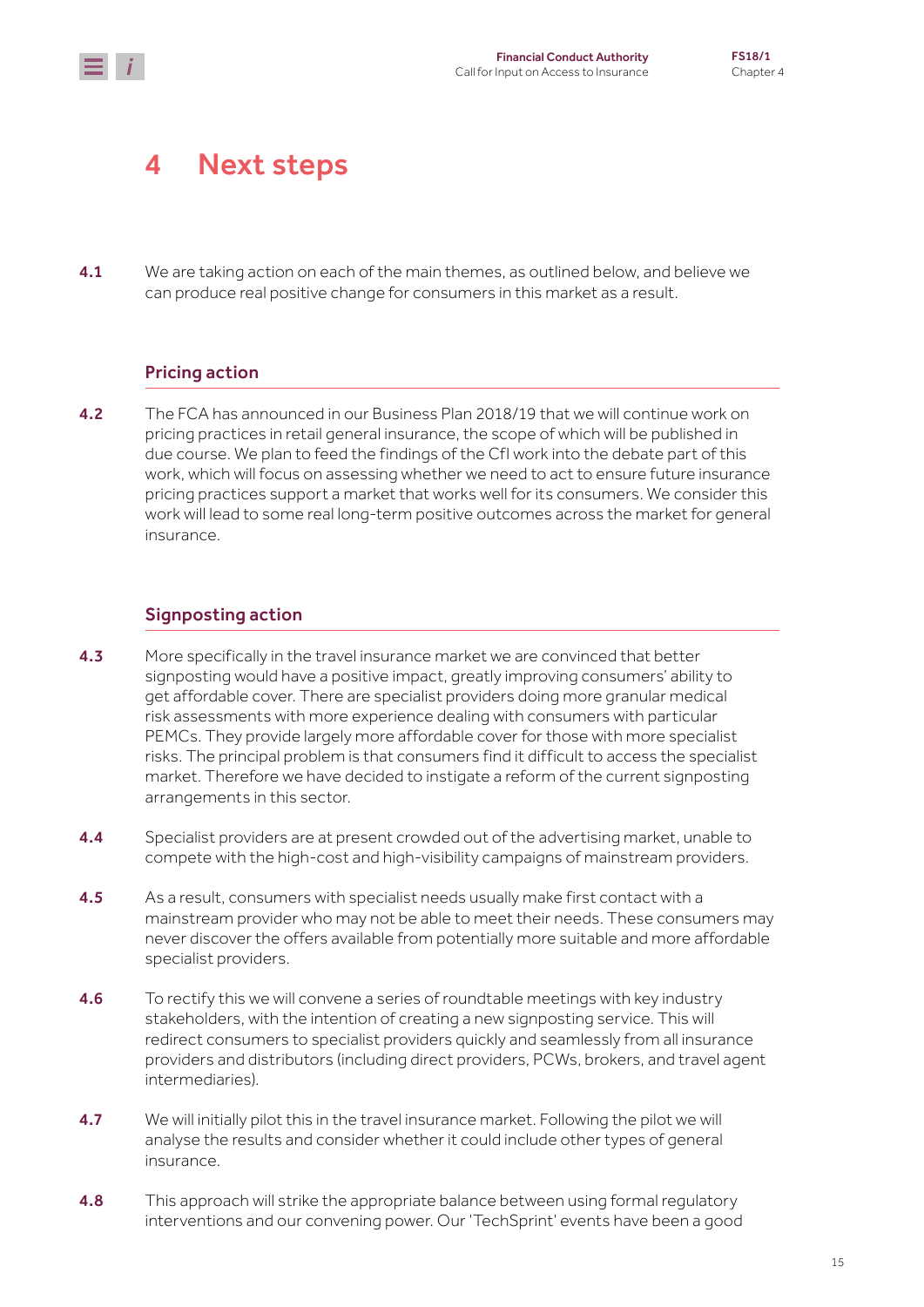

example of this. These events have brought together participants from across and outside of financial services to develop technology-based ideas to address specific industry challenges. We believe that, in this case, by using our convening $^3$  power firms and other stakeholders can resolve this issue and improve outcomes for consumers, without the need for formal regulatory intervention.

- **4.9** We plan to agree this new signposting service as an industry-led initiative with input from consumer organisations.
- **4.10** We believe that the most effective bodies to operate and govern this service would be a mixture of trade bodies, PCWs, providers, with input from charities. This service should be represented and governed by a range of various stakeholders, so that it can produce a balanced outcome for consumers.
- 4.11 Our key objective for the initial sessions will be to agree governance arrangements for the new service with industry and stakeholders.
- **4.12** We are encouraged by the initial favourable feedback on this approach. In particular from BIBA, who in their 2018 [Manifesto](https://www.biba.org.uk/press-releases/biba-puts-productivity-challenge-government/), called 'for the market to create a new universal signposting solution for consumers who struggle to obtain insurance.'
- 4.13 We would like to see this service in operation by Spring 2019. We appreciate that this is dependent on a number of factors. Firms will need to make systems changes and these may take time to implement. We will therefore keep progress under review. We plan to evaluate the service, once live, after a year to 18 months in order to assess its effectiveness (see Figure 3 for suggested timeline).
- 4.14 Several respondents highlighted the current regulatory burden on firms to comply with recent changes, such as the General Data Protection Regulations (GDPR) and the Insurance Distribution Directive (IDD). We appreciate this will be an added strain on the industry to produce this signposting service. We feel the intervention is necessary and the measures outlined will improve things greatly for consumers struggling to get travel insurance.

#### How signposting could work

- 4.15 We are keen to work with stakeholders to create and implement this signposting service which we believe can be of particular benefit. However, we have set out some key characteristics of the signposting service below, which we feel are important to ensure the effectiveness of this remedy and the positive benefits to consumers.
- **4.16** Where they are unable to offer a quote to consumers with PEMCs, we envisage that all firms distributing travel insurance will supply a 'warm' decline. This would be a communication explaining why no quote could be offered and providing the consumer with further assistance to obtain cover. The warm decline would refer the consumer to the newly-established signpost service. It is important that whenever a consumer is unable to get cover they receive a warm decline. This should apply to direct insurers, PCWs, travel agents and brokers as well as across distribution channels including online, face-to-face and by phone. It is designed to prevent consumers believing they are "uninsurable" when they have searched for cover and are outright declined.

<sup>3</sup> In 'Our Mission' we explained that 'we consider whether the market will fix itself without the use of formal regulatory tools. We also use convening powers which help the regulator and firms to come together to resolve an issue, without the need for formal regulatory intervention. This approach can be cost effective and add value.'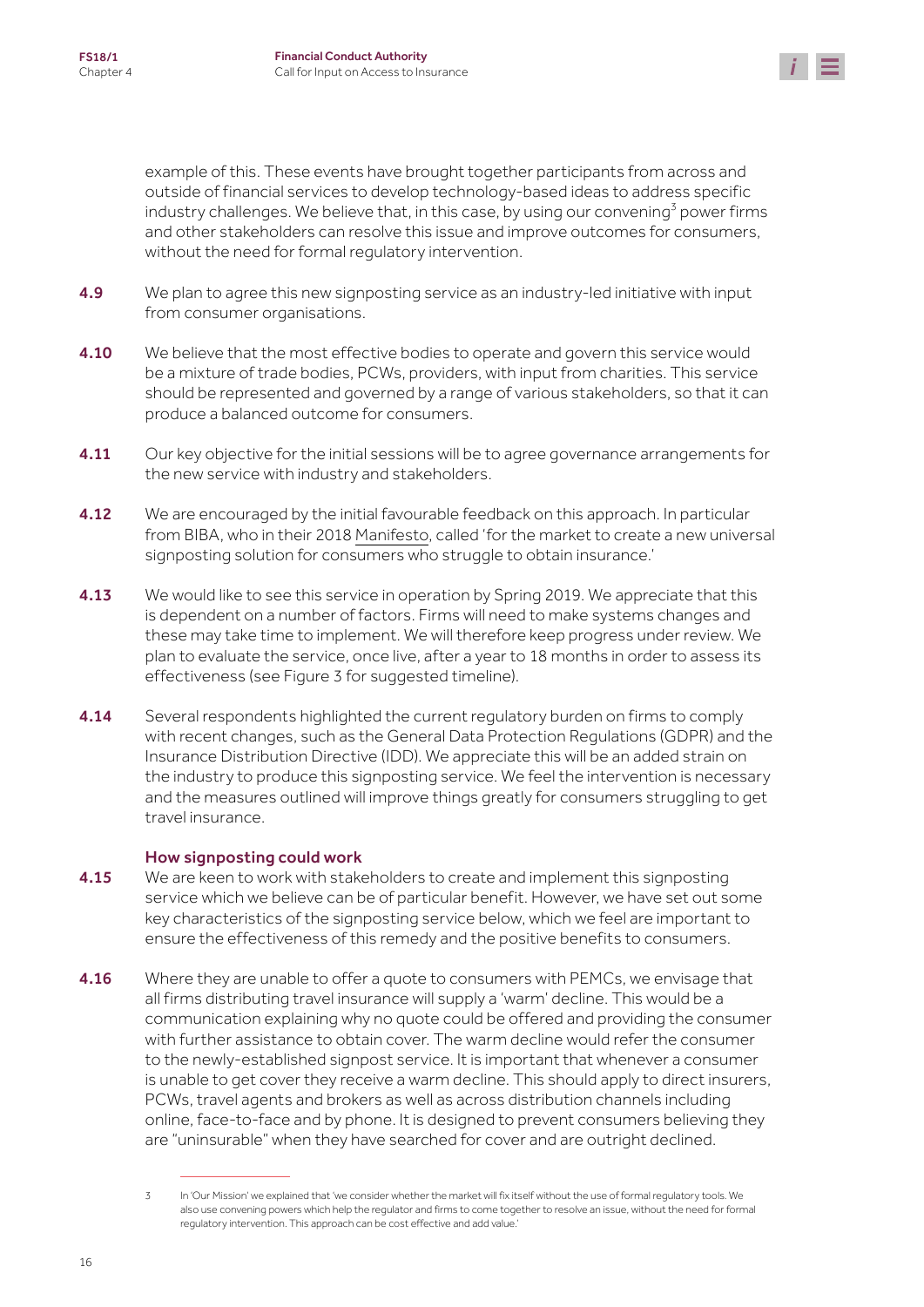

- **4.17** There is another group of consumers who can be offered cover from mainstream providers but at a significantly higher price. They have been the subject of much of the consumer organisations' feedback. For these consumers, whom the mainstream industry considers higher risk, the potential is also there to direct them to a specialist provider.
- **4.18** To address this potential harm we propose two additional nudges to be introduced into the sales journey.
- 4.19 The first would occur when any consumer highlights they have a PEMC. This would trigger an 'early warning notice', which would mention the signposting service. It would let the consumer know about this service and suggest there may be an alternative to the quote they eventually receive, if they are not satisfied. We have received feedback that consumers often experience frustration at completing the medical questions, only to be informed they need to go somewhere else and repeat the same process. This notice helps to reduce the burden on the consumer and save them repeatedly completing the same questions about their PEMC(s).
- 4.20 The second nudge would occur where the firm is willing to offer cover but at a comparatively high price. Firms would voluntarily provide the consumer a soft-referral by offering the quote. They would also tell the consumer they may be able to get a better quote from a specialist provider via the signposting service. Firms could apply a simple rule to trigger this referral such as a flat multiple of the average premium, or a flat premium amount over which referrals are made. Or they could develop a more sophisticated approach based upon their risk appetite. We will be discussing these options with firms and other industry stakeholders.

#### Characteristics of the signposting service

- **4.21** Membership of the new service will allow for members to include direct insurers, specialist brokers and PCWs. It is important that all providers are involved in this signposting service. The current signposting services in the insurance sector are limited to brokers or members of particular trade bodies. This means that sections of the market were excluded from these services. For this new signposting service to be truly representative we would expect the membership to include all organisations offering travel insurance.
- 4.22 There are varying views on how to help consumers get travel insurance, and much experience that can be used to design workable remedies. An independent governance structure, allowing input from consumer organisations and charities, would best represent the consumers it is trying to assist. Charities, such as Macmillan, can contribute consumers' personal experiences. This will help shape these services.
- 4.23 Many respondents suggested that consumers were currently being directed to 'specialist' providers. They subsequently discovered that this provider was not able to supply this service. Using consumer feedback will help keep the list of specialist providers accurate and useful. The governing body and the FCA would need to assess the effectiveness of this remedy. Continuous consumer feedback is crucial to evaluating whether this is working for consumers struggling to obtain travel insurance. This could be a simple follow-up email sent to consumers after they have used the signposting service, asking if they managed to obtain cover. The service would record the number of consumers that have used the signposting service. It would also record the number who managed to obtain cover after they used the service. We would not include any further qualitative feedback at this stage, to avoid any unnecessary burden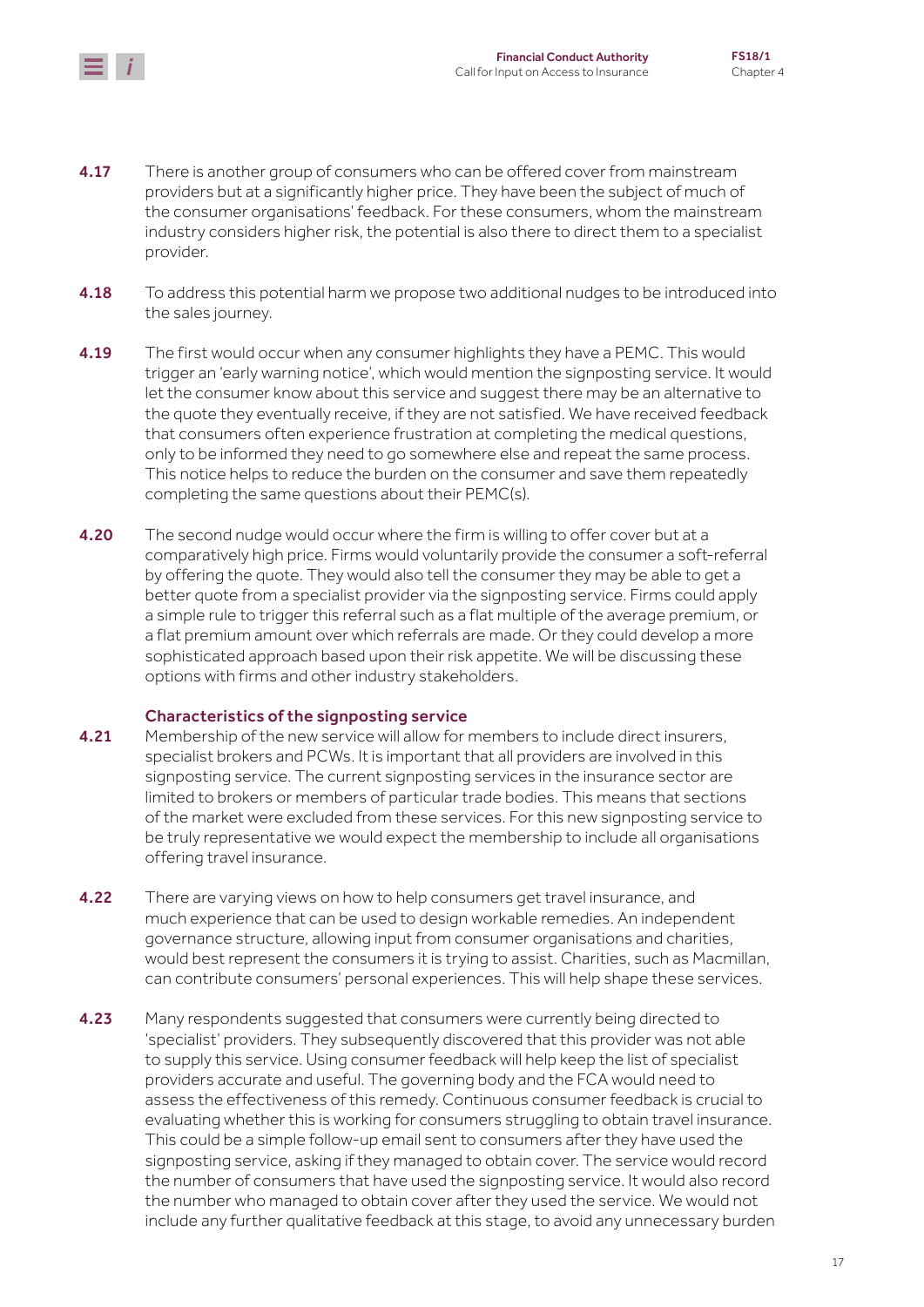

to the consumer. We intend to revisit this service and possibly expand the scope to include other areas where consumers are struggling to obtain insurance.

- 4.24 We received feedback that consumer acquisition costs are very high in the insurance market. This market dynamic can crowd-out smaller specialist providers who cannot afford such large scale advertising, especially as their target market is a small part of the overall insurance market. This reduces the visibility of specialist offers and increases the search costs for consumers with specialist coverage needs. Therefore, funding should be based on market share rather than solely on a fee-for-referral structure.
- 4.25 The current fee-for-referral funding model of the BIBA find a broker service places the cost of re-directing specialist consumers wholly upon specialist providers. In turn, this is likely to further increase the premiums paid by specialist consumers.
- **4.26** We propose that the signposting service should be primarily funded by all insurance market participants based on their current market share. It could be partially supplemented by a small fee for successful referrals to specialist providers. This will more accurately reflect the current market dynamics and account for the effect that expensive mainstream advertising campaigns have on capturing and arguably misdirecting consumers with specialist needs.
- **4.27** In discussions with stakeholders we have heard the suggestion that a funding model based on market-share could be viewed as 'paying to advertise a competitors' product'. In our view this suggestion does not properly account for the current specialist risk consumer journey and current advertising market dynamics. Mainstream providers have invested to encourage consumers to contact them in the first instance. So it is appropriate for mainstream providers to bear a small cost to ensure these consumers have a seamless journey to appropriate cover.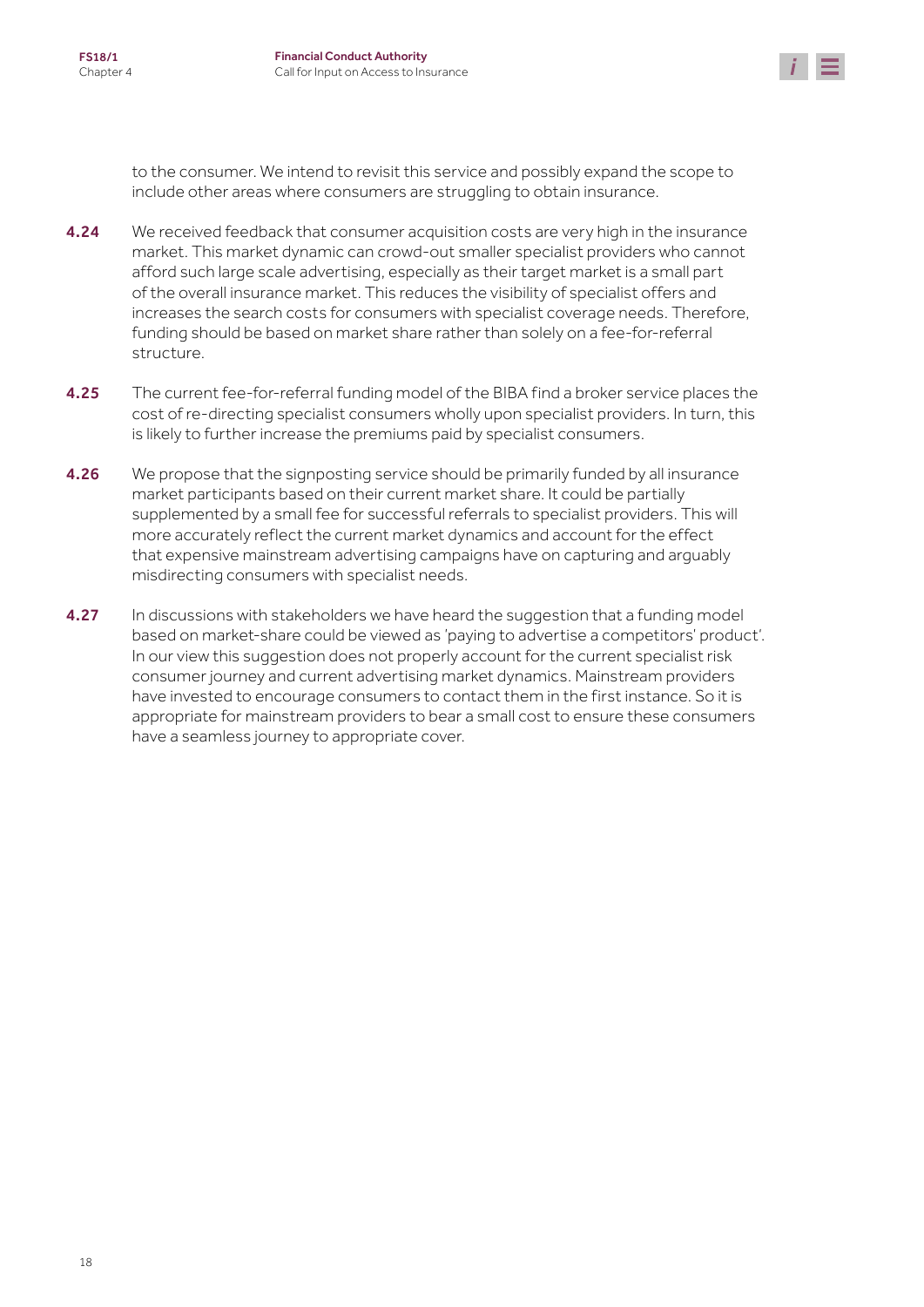





#### Consumer understanding action

- 4.28 There are still several areas where consumer understanding about travel insurance is low. This may be because campaigns to improve consumer understanding are not fully integrated into the consumer journey to obtain travel insurance. We will be convening a separate group of interested parties, including firms, trade bodies and consumer groups, to improve consumer information in this market and how best to direct consumers to this information.
- **4.29** We envisage that the new signposting service will provide consumers with greater awareness and information to improve understanding.
- **4.30** There are already a number of consumer awareness and education webpages about travel insurance, such as the ABI's [Travel Guide](https://www.abi.org.uk/products-and-issues/choosing-the-right-insurance/travel-guide/) and their [Insurance Experiments](http://insuranceexperiments.org.uk/) initiative, the MAS's webpage on '[Buying insurance if you're ill or disabled'](https://www.moneyadviceservice.org.uk/en/articles/buying-insurance-if-youre-ill-or-disabled) and the Foreign & Commonwealth Office also have [guidance](https://www.gov.uk/guidance/foreign-travel-insurance) on this topic.
- **4.31** The signposting service could direct consumers to this information in innovative ways to ensure that the content is engaging. This information could explain common misunderstandings, like how providers assess risk, what the EHIC covers, and estimated costs of medical treatment abroad compared by country. This integration and channelling of this educational content into the consumer journey will look to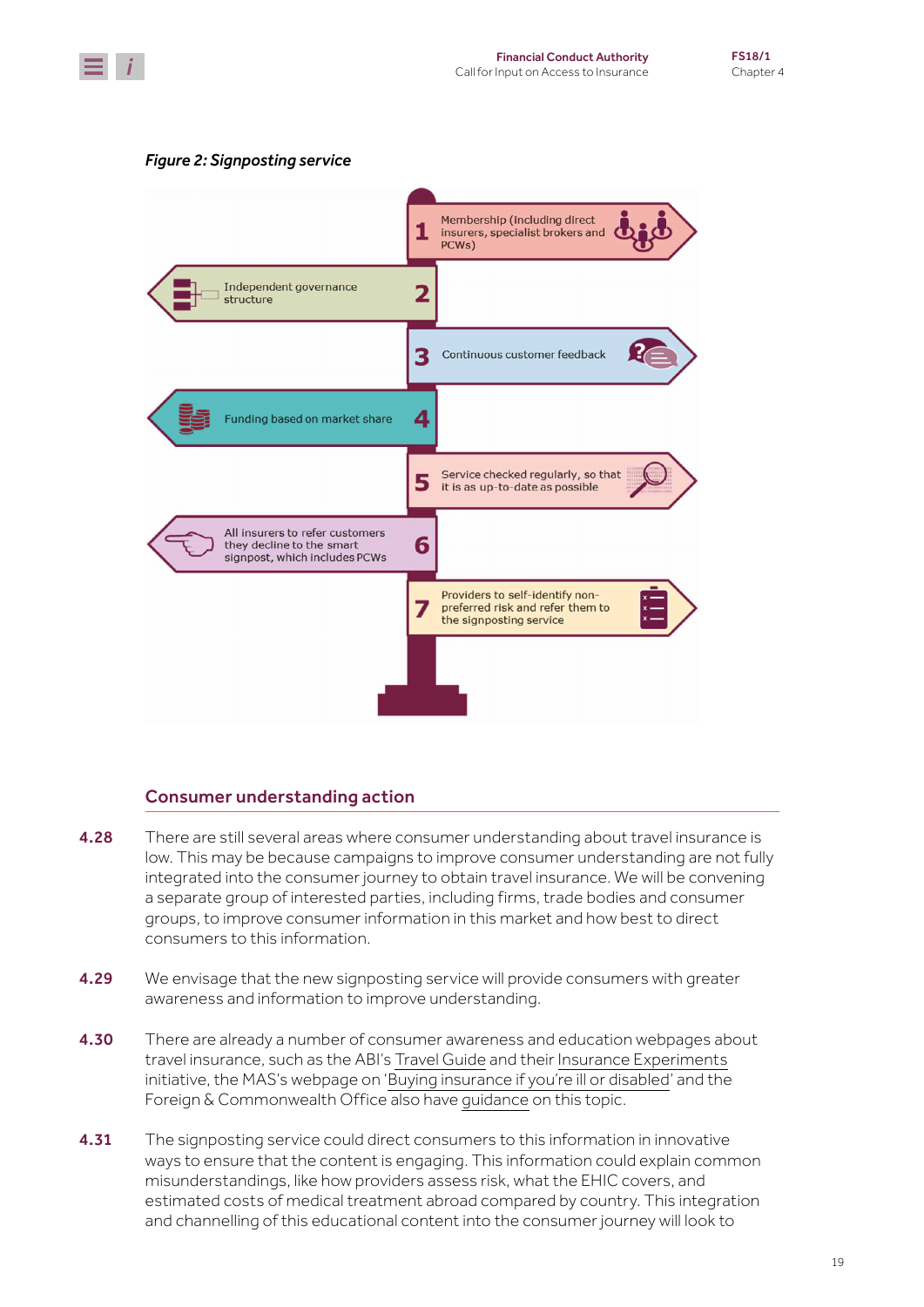

improve consumer awareness. It will provide relevant content in a timely manner when at most benefit to the consumer.

- 4.32 We hope that the engagement with stakeholders will continue to be positive. We will continue to evaluate this service, both in terms of signposting and consumer information. We will judge once it has been implemented whether formal regulatory interventions are necessary.
- 4.33 We look forward to the continued engagement with industry and stakeholders in the formation of this service and feel that this will allow consumers to make informed choices and obtain cover from specialist providers.

#### *Figure 3: Timeline for Next Steps*

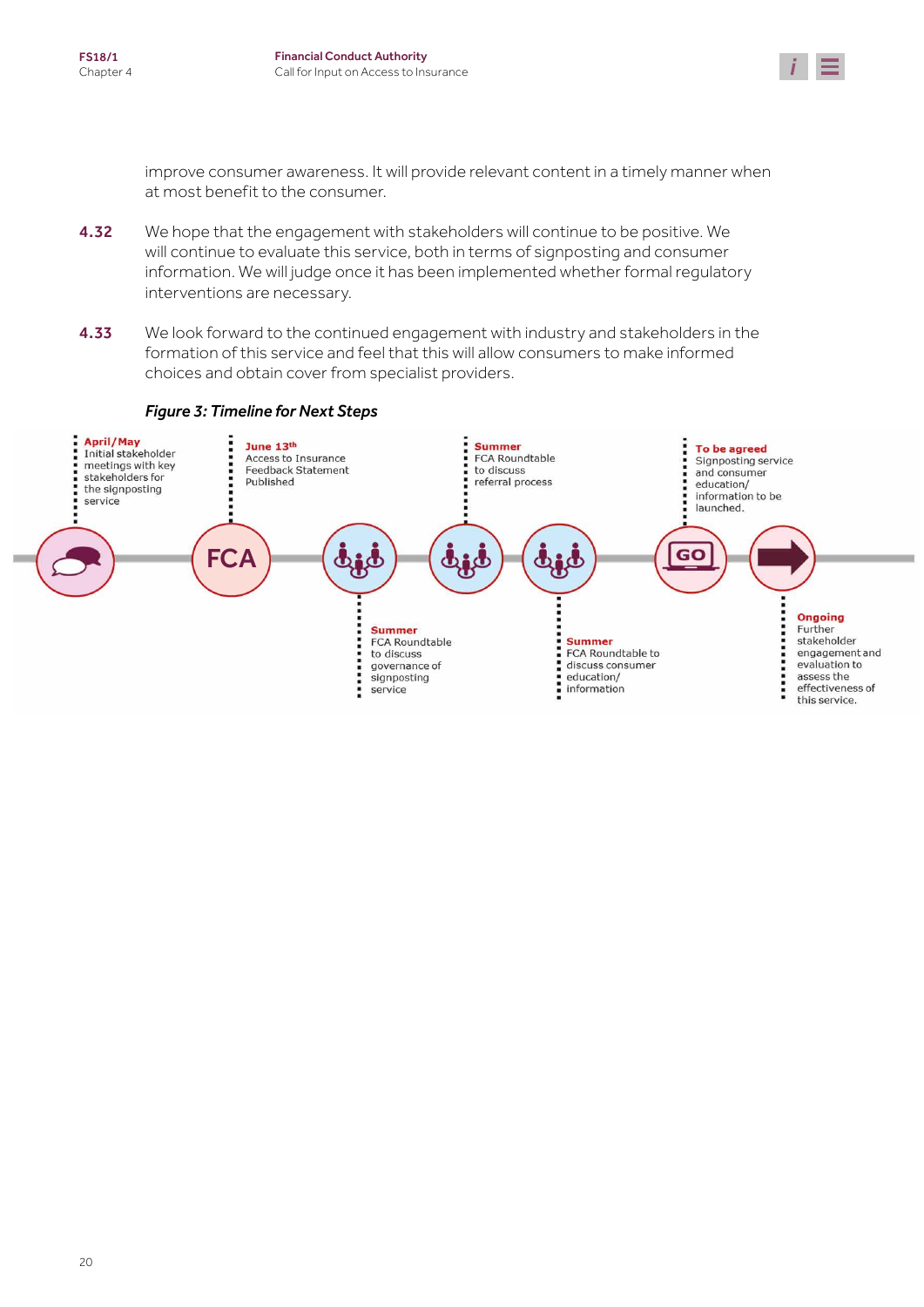<span id="page-20-0"></span>

## Annex 1 List of non-confidential respondents

Bought By Many Moneysupermarket Group Moneysworth Ltd AXA UK Bupa UK General Insurance Ltd Ageas MAPFRE Asistencia P J Hayman & Company Ltd Swiss Re Services Ltd Freedom Insurance Services Ltd AllClear Insurance Services Ltd Collinson Group International Travel and Healthcare Ltd Cura Financial Services Alea Risk Holiday Extras Ltd David J Miller Insurance Brokers Ltd J Gosling (Insurance Brokers) Ltd Breast Cancer Care Macmillan Cancer Support Money and Mental Health Lymphoma Association National AIDS Trust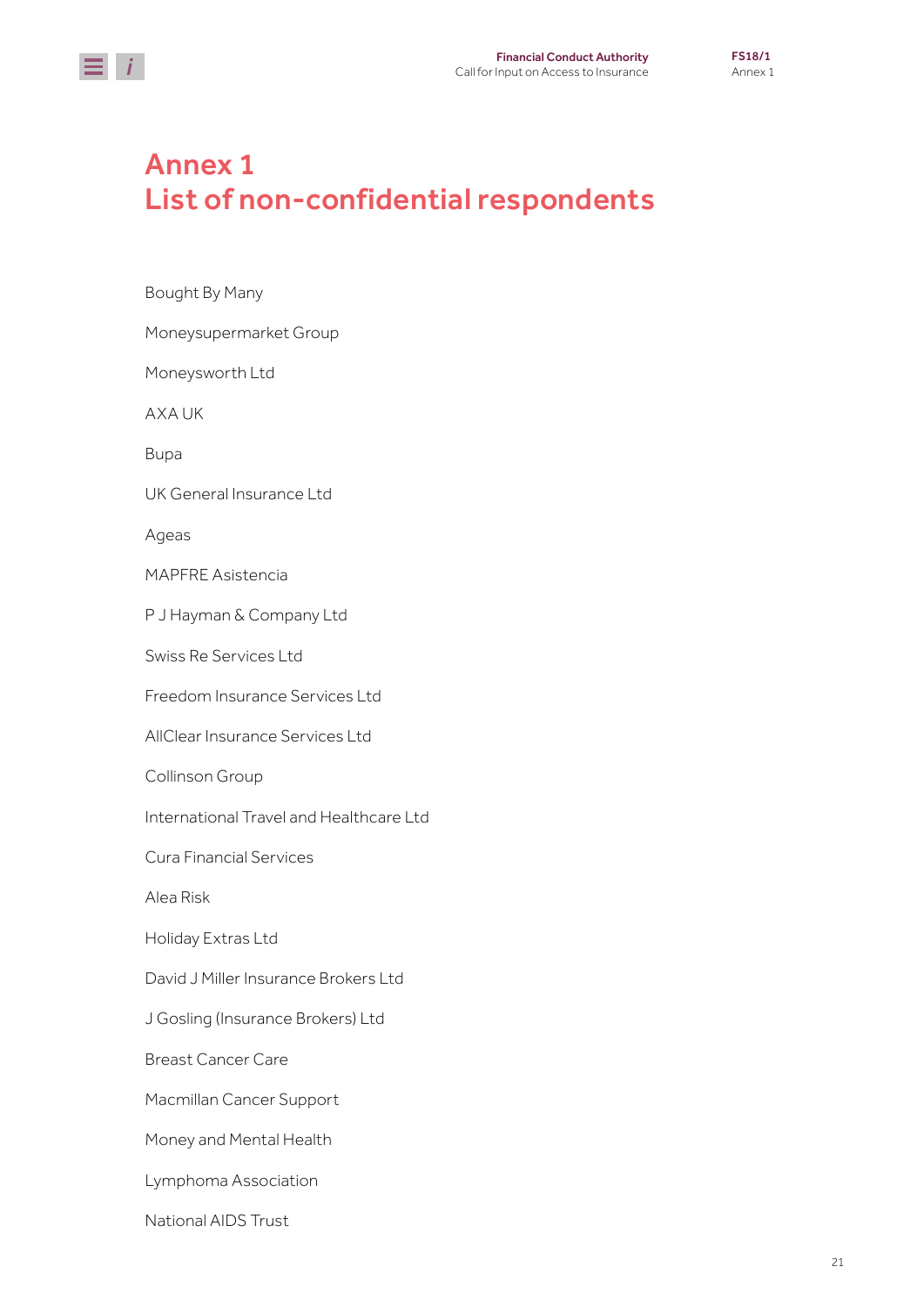

CLIC Sargent

Scope

Association of British Insurers

Lloyd's Market Association

British Insurance Brokers' Association

Investment & Life Assurance Group

Association of Travel Insurance Intermediaries

Financial Inclusion Commission

Financial Services Consumer Panel

Money Advice Scotland

Verisk (previously known as Healix)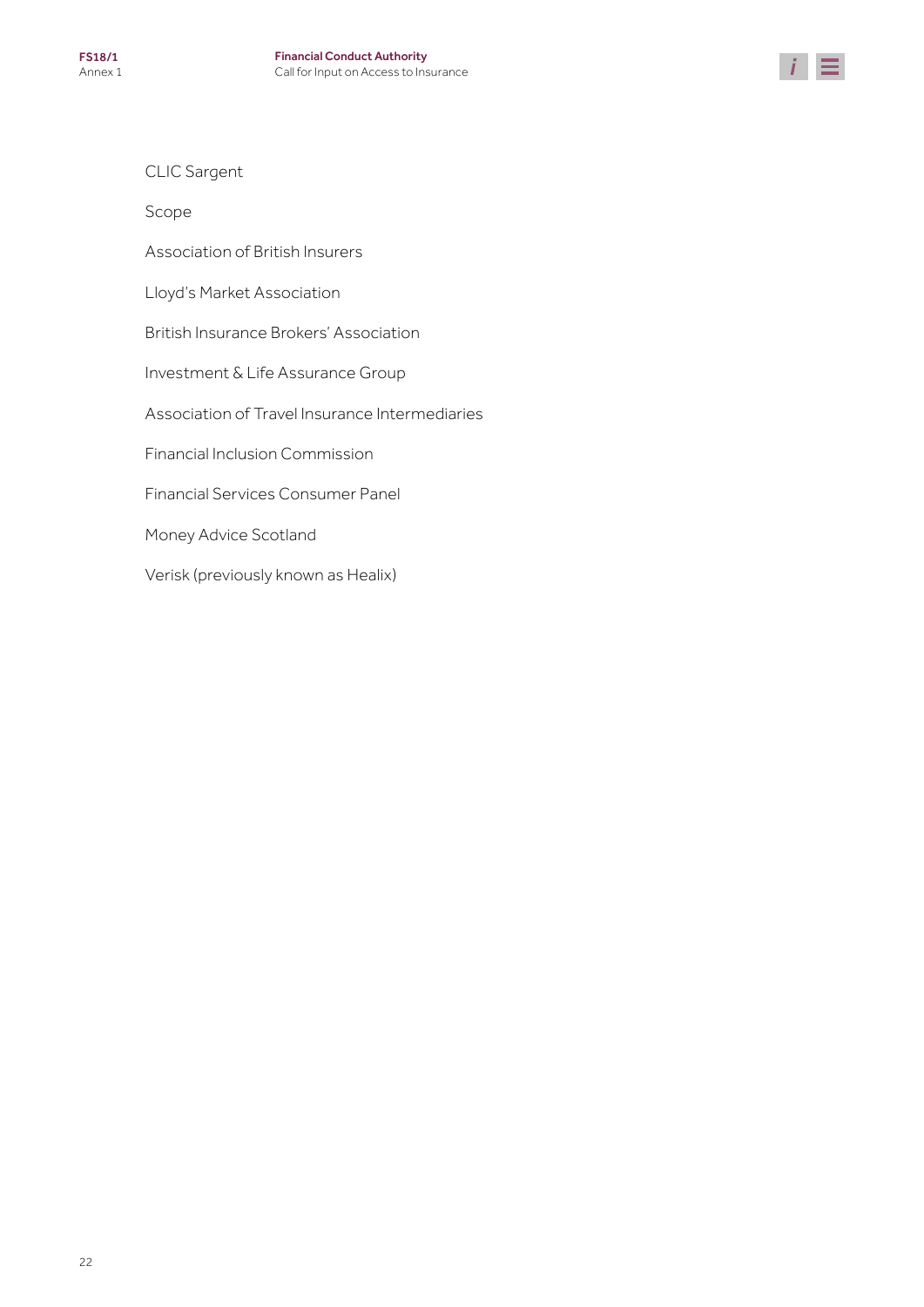<span id="page-22-0"></span>

## Annex 2 Abbreviations used in this paper

| <b>ABI</b>   | Association of British Insurers            |
|--------------|--------------------------------------------|
| <b>BIBA</b>  | British Insurance Brokers' Association     |
| <b>CFI</b>   | Call for Input                             |
| <b>CRA</b>   | Consumer Rights Act 2015                   |
| <b>EHIC</b>  | European Health Insurance Cards            |
| <b>FCA</b>   | <b>Financial Conduct Authority</b>         |
| <b>FCO</b>   | Foreign & Commonwealth Office              |
| <b>FS</b>    | Feedback Statement                         |
| <b>FSMA</b>  | Financial Services and Markets Act 2000    |
| <b>GDPR</b>  | <b>General Data Protection Regulations</b> |
| <b>GP</b>    | <b>General Practitioner (Doctor)</b>       |
| <b>ICOBS</b> | Insurance Conduct Of Business Sourcebook   |
| <b>IDD</b>   | Insurance Distribution Directive           |
| <b>IPT</b>   | Insurance Premium Tax                      |
| <b>MAS</b>   | Money Advice Service                       |
| <b>PCWs</b>  | Price Comparison Websites                  |
| <b>PEMCs</b> | Pre-Existing Medical Conditions            |

We have developed this Feedback Statement in the context of the existing UK and EU regulatory framework. The Government has made clear that it will continue to implement and apply EU law until the UK has left the EU. We will keep the proposals under review to assess whether any amendments may be required in the event of changes in the UK regulatory framework in the future.

All our publications are available to download from www.fca.org.uk. If you would like to receive this paper in an alternative format, please call 020 7066 9644 or email: publications\_graphics@fca.org.uk or write to: Editorial and Digital team, Financial Conduct Authority, 25 The North Colonnade, Canary Wharf, London E14 5HS